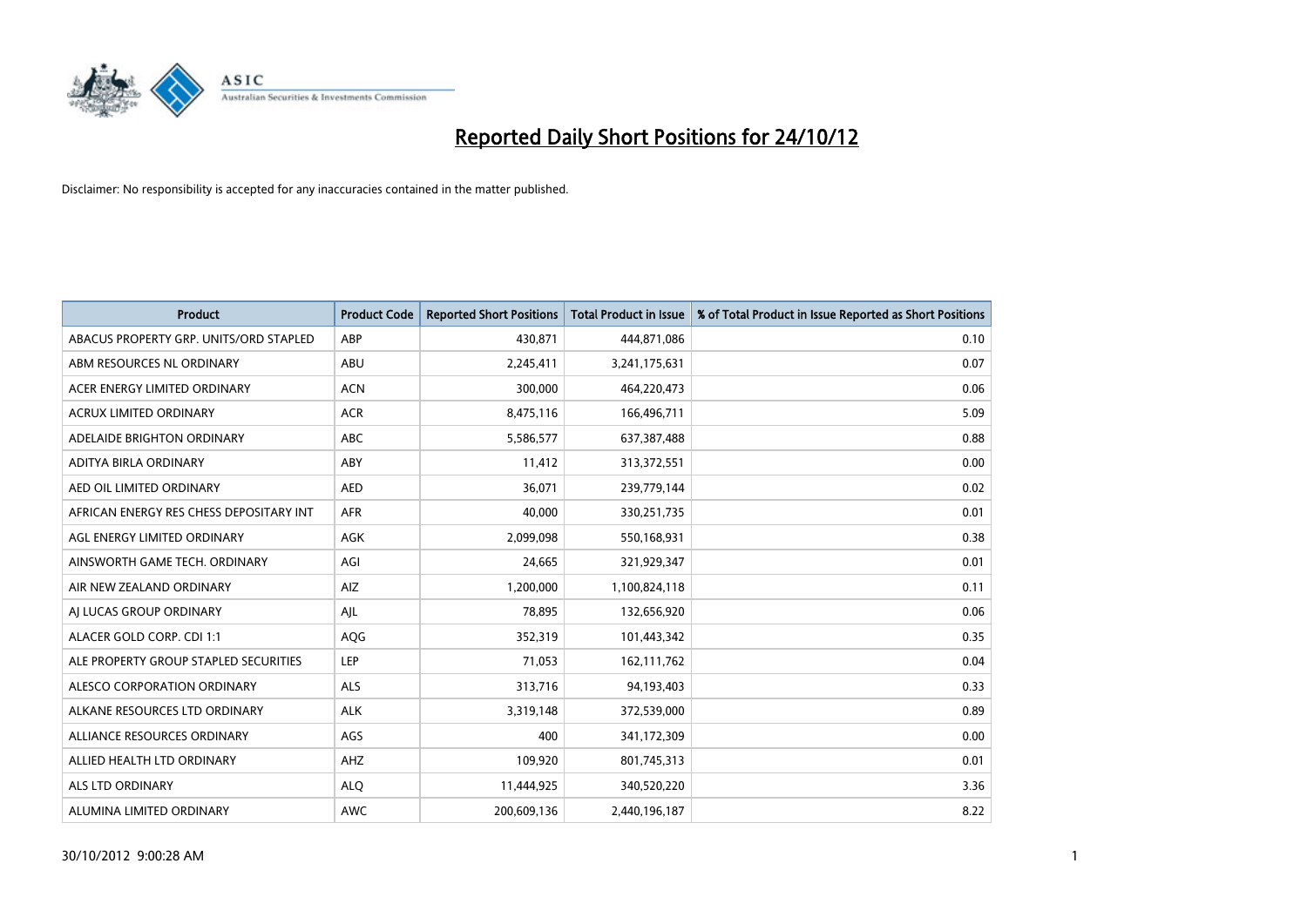

| <b>Product</b>                          | <b>Product Code</b> | <b>Reported Short Positions</b> | <b>Total Product in Issue</b> | % of Total Product in Issue Reported as Short Positions |
|-----------------------------------------|---------------------|---------------------------------|-------------------------------|---------------------------------------------------------|
| AMCOM TELECOMM, ORDINARY                | <b>AMM</b>          | 219,621                         | 244,541,792                   | 0.09                                                    |
| AMCOR LIMITED ORDINARY                  | <b>AMC</b>          | 4,268,097                       | 1,206,684,923                 | 0.35                                                    |
| AMP LIMITED ORDINARY                    | AMP                 | 7,761,058                       | 2,930,423,546                 | 0.26                                                    |
| AMPELLA MINING ORDINARY                 | <b>AMX</b>          | 5,535,167                       | 247,500,493                   | 2.24                                                    |
| ANGLOGOLD ASHANTI CDI 5:1               | AGG                 | 500                             | 89,207,765                    | 0.00                                                    |
| ANSELL LIMITED ORDINARY                 | <b>ANN</b>          | 3,743,303                       | 130,768,652                   | 2.86                                                    |
| ANTARES ENERGY LTD ORDINARY             | <b>AZZ</b>          | 548,887                         | 257,000,000                   | 0.21                                                    |
| ANZ BANKING GRP LTD ORDINARY            | ANZ                 | 7,288,544                       | 2,717,478,378                 | 0.27                                                    |
| APA GROUP STAPLED SECURITIES            | <b>APA</b>          | 19,061,488                      | 763,512,530                   | 2.50                                                    |
| APN NEWS & MEDIA ORDINARY               | <b>APN</b>          | 12,609,703                      | 661,526,586                   | 1.91                                                    |
| AQUARIUS PLATINUM. ORDINARY             | <b>AOP</b>          | 12,767,380                      | 486,851,336                   | 2.62                                                    |
| AQUILA RESOURCES ORDINARY               | <b>AQA</b>          | 8,134,892                       | 411,804,442                   | 1.98                                                    |
| ARAFURA RESOURCE LTD ORDINARY           | ARU                 | 4,204,838                       | 396,004,144                   | 1.06                                                    |
| ARB CORPORATION ORDINARY                | <b>ARP</b>          | 41,193                          | 72,481,302                    | 0.06                                                    |
| ARDENT LEISURE GROUP STAPLED SECURITIES | AAD                 | 131,415                         | 380,315,114                   | 0.03                                                    |
| ARISTOCRAT LEISURE ORDINARY             | ALL                 | 19,422,527                      | 551,418,047                   | 3.52                                                    |
| ARRIUM LTD ORDINARY                     | ARI                 | 6,732,829                       | 1,351,527,328                 | 0.50                                                    |
| ASCIANO LIMITED ORDINARY                | <b>AIO</b>          | 4,167,838                       | 975,385,664                   | 0.43                                                    |
| ASG GROUP LIMITED ORDINARY              | <b>ASZ</b>          | 1,427,560                       | 177, 187, 512                 | 0.81                                                    |
| ASPEN GROUP ORD/UNITS STAPLED           | APZ                 | 24,307,463                      | 919,773,033                   | 2.64                                                    |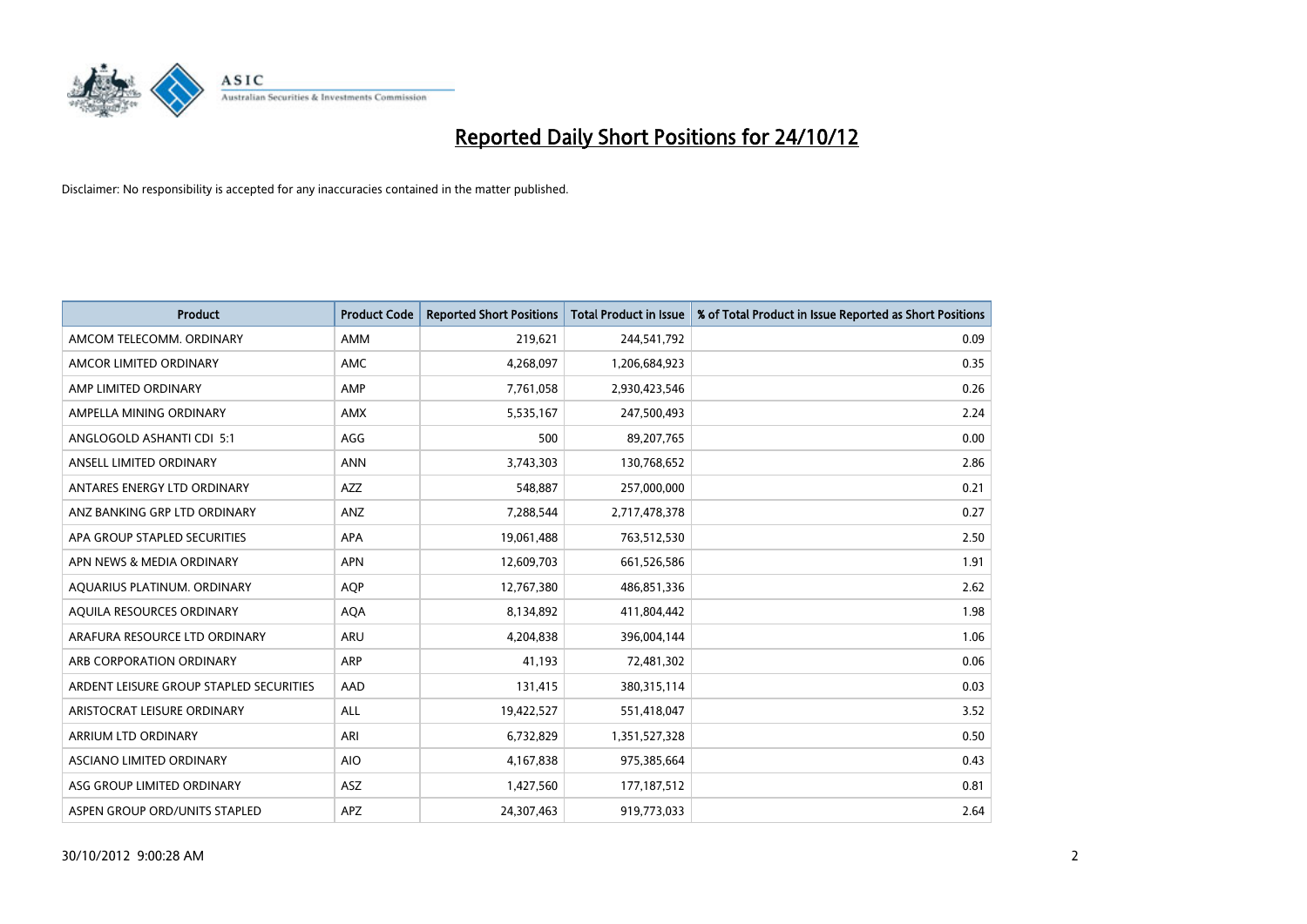

| <b>Product</b>                          | <b>Product Code</b> | <b>Reported Short Positions</b> | <b>Total Product in Issue</b> | % of Total Product in Issue Reported as Short Positions |
|-----------------------------------------|---------------------|---------------------------------|-------------------------------|---------------------------------------------------------|
| ASPIRE MINING LTD ORDINARY              | <b>AKM</b>          | 269,265                         | 620,594,556                   | 0.04                                                    |
| ASTRO JAP PROP GROUP STAPLED SECURITIES | AJA                 | 2,554                           | 58,445,002                    | 0.00                                                    |
| ASX LIMITED ORDINARY                    | <b>ASX</b>          | 3,376,786                       | 175,136,729                   | 1.93                                                    |
| ATLAS IRON LIMITED ORDINARY             | AGO                 | 9,785,790                       | 904,805,993                   | 1.08                                                    |
| <b>AURORA OIL &amp; GAS ORDINARY</b>    | <b>AUT</b>          | 6,112,366                       | 447,885,778                   | 1.36                                                    |
| AUSDRILL LIMITED ORDINARY               | <b>ASL</b>          | 6,623,094                       | 304,763,954                   | 2.17                                                    |
| AUSENCO LIMITED ORDINARY                | AAX                 | 769,561                         | 123,872,665                   | 0.62                                                    |
| <b>AUSGOLD LIMITED ORDINARY</b>         | <b>AUC</b>          | 50,000                          | 153,902,750                   | 0.03                                                    |
| <b>AUSTAL LIMITED ORDINARY</b>          | ASB                 | 139,776                         | 190,674,573                   | 0.07                                                    |
| AUSTEX OIL LIMITED ORDINARY             | <b>AOK</b>          | 137,673                         | 328,784,374                   | 0.04                                                    |
| AUSTIN ENGINEERING ORDINARY             | <b>ANG</b>          | 269,816                         | 72,314,403                    | 0.37                                                    |
| AUSTRALAND PROPERTY STAPLED SECURITY    | <b>ALZ</b>          | 347,730                         | 576,846,597                   | 0.06                                                    |
| AUSTRALIAN AGRICULT. ORDINARY           | <b>AAC</b>          | 591,327                         | 312,905,085                   | 0.19                                                    |
| AUSTRALIAN INFRASTR, UNITS/ORDINARY     | <b>AIX</b>          | 3,392,523                       | 620,733,944                   | 0.55                                                    |
| AUSTRALIAN PHARM, ORDINARY              | API                 | 211,944                         | 488,115,883                   | 0.04                                                    |
| AVJENNINGS LIMITED ORDINARY             | <b>AVJ</b>          | 175,000                         | 274,588,694                   | 0.06                                                    |
| AWE LIMITED ORDINARY                    | AWE                 | 2,597,229                       | 521,871,941                   | 0.50                                                    |
| AZIMUTH RES LTD ORDINARY                | <b>AZH</b>          | 1,016,379                       | 419,864,886                   | 0.24                                                    |
| <b>BANDANNA ENERGY ORDINARY</b>         | <b>BND</b>          | 8,924,976                       | 528,481,199                   | 1.69                                                    |
| BANK OF QUEENSLAND. ORDINARY            | <b>BOQ</b>          | 9,346,654                       | 308,797,224                   | 3.03                                                    |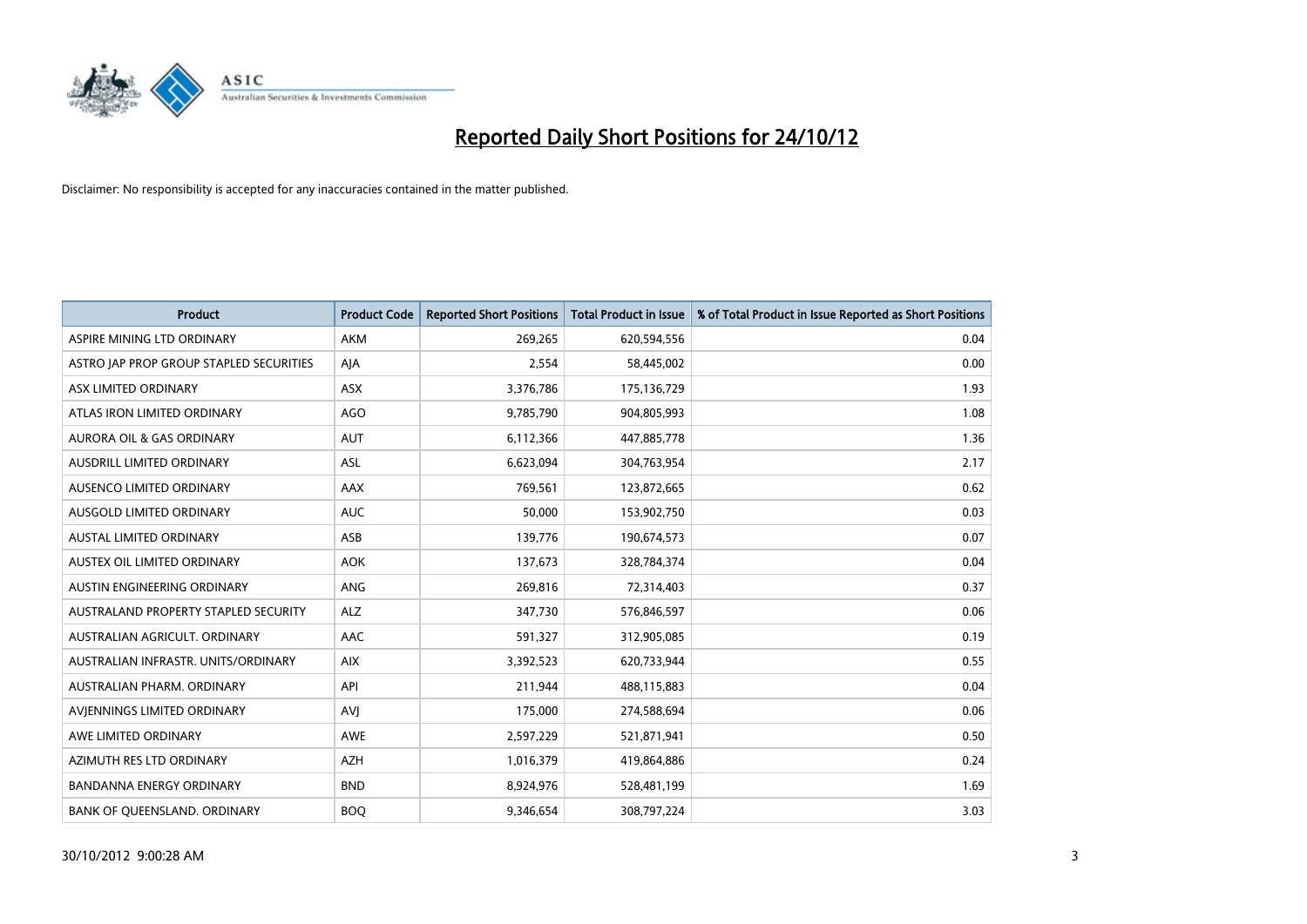

| <b>Product</b>                       | <b>Product Code</b> | <b>Reported Short Positions</b> | <b>Total Product in Issue</b> | % of Total Product in Issue Reported as Short Positions |
|--------------------------------------|---------------------|---------------------------------|-------------------------------|---------------------------------------------------------|
| <b>BASE RES LIMITED ORDINARY</b>     | <b>BSE</b>          | 403,297                         | 551,371,892                   | 0.07                                                    |
| <b>BATHURST RESOURCES ORDINARY</b>   | <b>BTU</b>          | 39,434,468                      | 696,747,997                   | 5.66                                                    |
| <b>BC IRON LIMITED ORDINARY</b>      | <b>BCI</b>          | 160,040                         | 103,861,000                   | 0.15                                                    |
| BEACH ENERGY LIMITED ORDINARY        | <b>BPT</b>          | 20,745,025                      | 1,263,677,572                 | 1.64                                                    |
| BEADELL RESOURCE LTD ORDINARY        | <b>BDR</b>          | 14,573,760                      | 740,204,752                   | 1.97                                                    |
| BENDIGO AND ADELAIDE ORDINARY        | <b>BEN</b>          | 9,761,732                       | 402,272,536                   | 2.43                                                    |
| BERKELEY RESOURCES ORDINARY          | <b>BKY</b>          | 179,585                         | 179,393,273                   | 0.10                                                    |
| BHP BILLITON LIMITED ORDINARY        | <b>BHP</b>          | 8,935,291                       | 3,211,691,105                 | 0.28                                                    |
| <b>BILLABONG ORDINARY</b>            | <b>BBG</b>          | 9,357,189                       | 478,944,292                   | 1.95                                                    |
| <b>BIOTA HOLDINGS ORDINARY</b>       | <b>BTA</b>          | 4,652,522                       | 182,763,651                   | 2.55                                                    |
| BLACKMORES LIMITED ORDINARY          | <b>BKL</b>          | 1,001                           | 16,909,167                    | 0.01                                                    |
| <b>BLACKTHORN RESOURCES ORDINARY</b> | <b>BTR</b>          | 150,206                         | 164,285,950                   | 0.09                                                    |
| BLUESCOPE STEEL LTD ORDINARY         | <b>BSL</b>          | 14,138,012                      | 3,349,185,247                 | 0.42                                                    |
| <b>BOART LONGYEAR ORDINARY</b>       | <b>BLY</b>          | 3,356,977                       | 461,163,412                   | 0.73                                                    |
| BORAL LIMITED, ORDINARY              | <b>BLD</b>          | 47,835,230                      | 766,235,816                   | 6.24                                                    |
| <b>BRADKEN LIMITED ORDINARY</b>      | <b>BKN</b>          | 5,560,214                       | 169,240,662                   | 3.29                                                    |
| <b>BRAMBLES LIMITED ORDINARY</b>     | <b>BXB</b>          | 4,673,033                       | 1,555,255,034                 | 0.30                                                    |
| BREVILLE GROUP LTD ORDINARY          | <b>BRG</b>          | 650,867                         | 130,095,322                   | 0.50                                                    |
| <b>BRICKWORKS LIMITED ORDINARY</b>   | <b>BKW</b>          | 79,280                          | 147,818,132                   | 0.05                                                    |
| BT INVESTMENT MNGMNT ORDINARY        | <b>BTT</b>          | 384,005                         | 267,906,977                   | 0.14                                                    |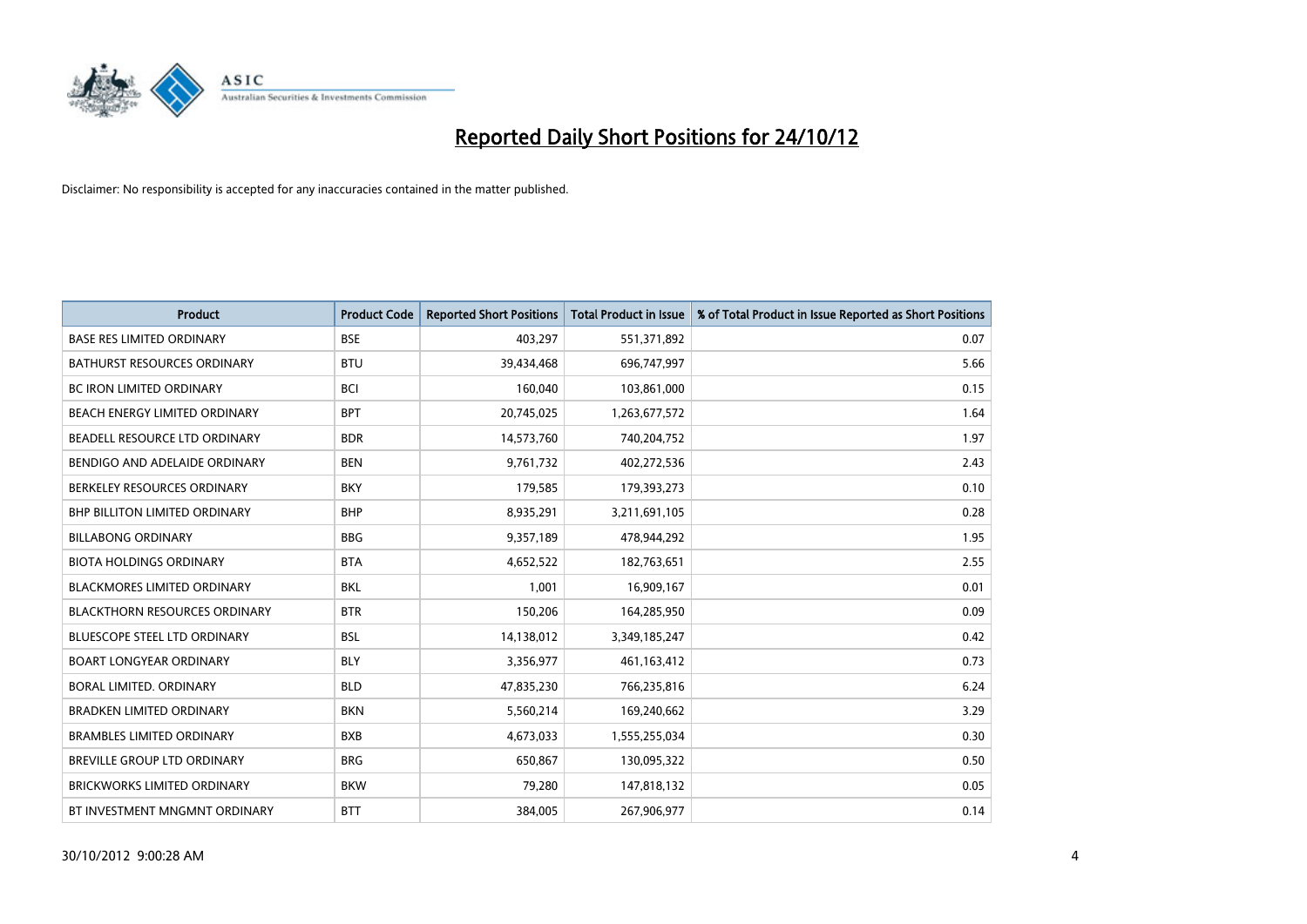

| <b>Product</b>                           | <b>Product Code</b> | <b>Reported Short Positions</b> | <b>Total Product in Issue</b> | % of Total Product in Issue Reported as Short Positions |
|------------------------------------------|---------------------|---------------------------------|-------------------------------|---------------------------------------------------------|
| <b>BUCCANEER ENERGY LTD ORDINARY</b>     | <b>BCC</b>          | 500,000                         | 1,321,445,371                 | 0.04                                                    |
| <b>BURU ENERGY ORDINARY</b>              | <b>BRU</b>          | 14,345,449                      | 266,237,599                   | 5.39                                                    |
| <b>BWP TRUST ORDINARY UNITS</b>          | <b>BWP</b>          | 3,991,187                       | 533,645,790                   | 0.75                                                    |
| CABCHARGE AUSTRALIA ORDINARY             | CAB                 | 4,994,738                       | 120,430,683                   | 4.15                                                    |
| <b>CALIBRE GROUP LTD ORDINARY</b>        | <b>CGH</b>          | 252,799                         | 293,192,506                   | 0.09                                                    |
| CALTEX AUSTRALIA ORDINARY                | <b>CTX</b>          | 3,165,145                       | 270,000,000                   | 1.17                                                    |
| CAPE LAMBERT RES LTD ORDINARY            | <b>CFE</b>          | 462.576                         | 689,108,792                   | 0.07                                                    |
| CARABELLA RES LTD ORDINARY               | <b>CLR</b>          | 43,250                          | 133,642,797                   | 0.03                                                    |
| <b>CARBON ENERGY ORDINARY</b>            | <b>CNX</b>          | 48,071                          | 776,306,566                   | 0.01                                                    |
| <b>CARDNO LIMITED ORDINARY</b>           | CDD                 | 4,171,977                       | 138,929,385                   | 3.00                                                    |
| CARNARVON PETROLEUM ORDINARY             | <b>CVN</b>          | 2,588,081                       | 797,569,646                   | 0.32                                                    |
| CARSALES.COM LTD ORDINARY                | <b>CRZ</b>          | 11,193,191                      | 235,162,628                   | 4.76                                                    |
| CEDAR WOODS PROP. ORDINARY               | <b>CWP</b>          | 359                             | 72,189,514                    | 0.00                                                    |
| <b>CENTRAL PETROLEUM ORDINARY</b>        | <b>CTP</b>          | 1,184,464                       | 1,384,977,265                 | 0.09                                                    |
| CENTRO RETAIL AUST ORD/UNIT STAPLED SEC  | <b>CRF</b>          | 2,461,120                       | 1,427,391,696                 | 0.17                                                    |
| <b>CERAMIC FUEL CELLS ORDINARY</b>       | <b>CFU</b>          | 275                             | 1,558,731,320                 | 0.00                                                    |
| CFS RETAIL TRUST GRP STAPLED SECURITIES  | <b>CFX</b>          | 42,897,778                      | 2,828,495,659                 | 1.52                                                    |
| CHALLENGER DIV.PRO. STAPLED UNITS        | <b>CDI</b>          | 5,579                           | 214,101,013                   | 0.00                                                    |
| <b>CHALLENGER INFRAST, STAPLED UNITS</b> | <b>CIF</b>          | 862,092                         | 316,223,785                   | 0.27                                                    |
| <b>CHALLENGER LIMITED ORDINARY</b>       | <b>CGF</b>          | 7,625,390                       | 544,652,710                   | 1.40                                                    |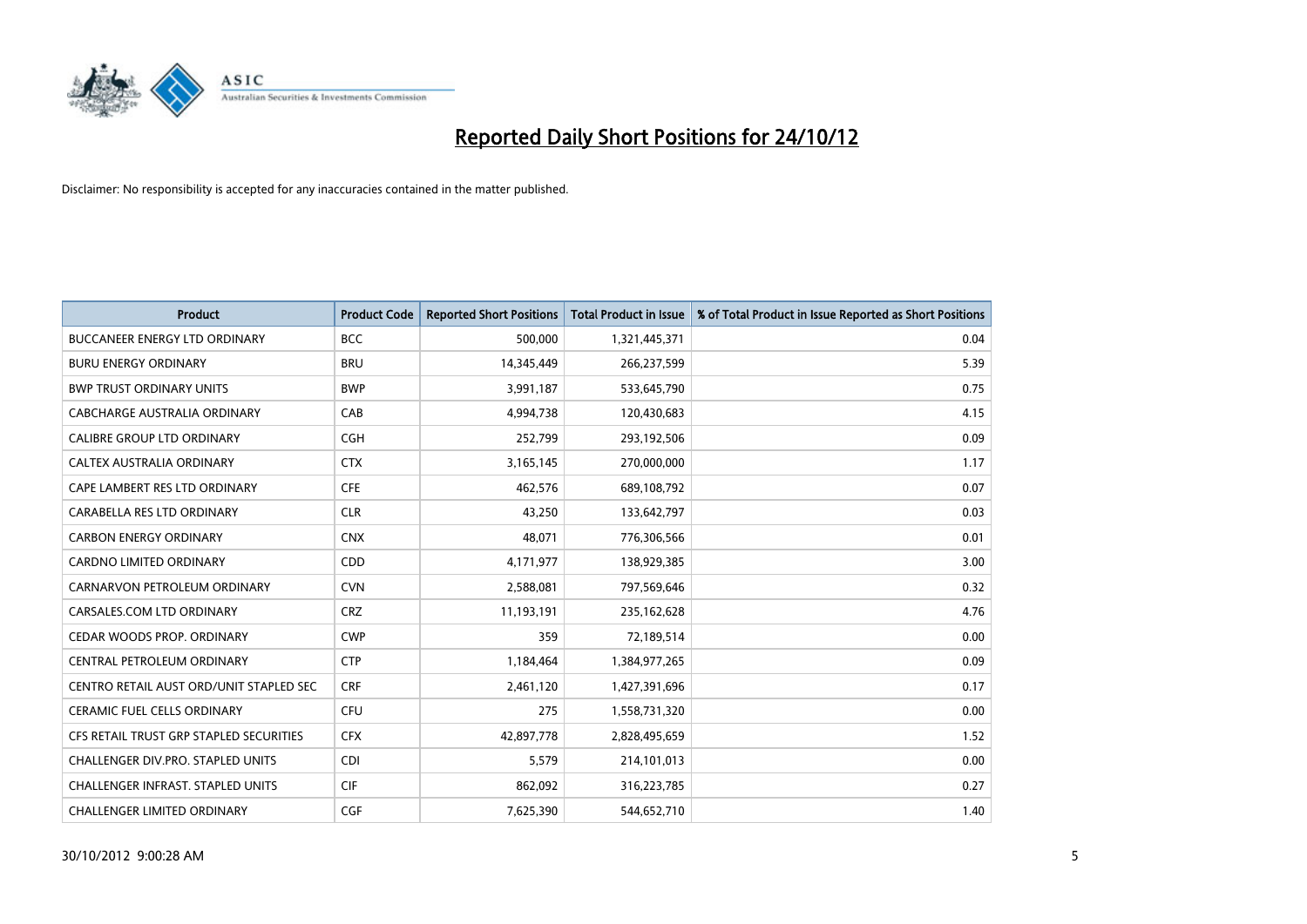

| <b>Product</b>                          | <b>Product Code</b> | <b>Reported Short Positions</b> | Total Product in Issue | % of Total Product in Issue Reported as Short Positions |
|-----------------------------------------|---------------------|---------------------------------|------------------------|---------------------------------------------------------|
| CHARTER HALL GROUP STAPLED US PROHIBIT. | <b>CHC</b>          | 320,709                         | 298,684,347            | 0.11                                                    |
| <b>CHARTER HALL RETAIL UNITS</b>        | <b>COR</b>          | 2,337,981                       | 299,628,571            | 0.78                                                    |
| <b>CHORUS LIMITED ORDINARY</b>          | <b>CNU</b>          | 915,542                         | 385,082,123            | 0.24                                                    |
| CITIGOLD CORP LTD ORDINARY              | <b>CTO</b>          | 1,234,834                       | 1,238,622,051          | 0.10                                                    |
| <b>CLOUGH LIMITED ORDINARY</b>          | <b>CLO</b>          | 143,788                         | 773,989,006            | 0.02                                                    |
| <b>CNPR GRP UNITS/ORD STAPLED</b>       | <b>CNP</b>          | 2,537                           | 972,414,514            | 0.00                                                    |
| COAL OF AFRICA LTD ORDINARY             | <b>CZA</b>          | 90,137                          | 800,951,034            | 0.01                                                    |
| <b>COALSPUR MINES LTD ORDINARY</b>      | <b>CPL</b>          | 13,780,563                      | 620,729,899            | 2.22                                                    |
| COCA-COLA AMATIL ORDINARY               | <b>CCL</b>          | 4,886,838                       | 762,133,414            | 0.64                                                    |
| <b>COCHLEAR LIMITED ORDINARY</b>        | <b>COH</b>          | 4,842,065                       | 56,975,605             | 8.50                                                    |
| COCKATOO COAL ORDINARY                  | <b>COK</b>          | 13,872,546                      | 1,016,746,908          | 1.36                                                    |
| <b>CODAN LIMITED ORDINARY</b>           | <b>CDA</b>          | 57,654                          | 176,862,573            | 0.03                                                    |
| COFFEY INTERNATIONAL ORDINARY           | <b>COF</b>          | 193,476                         | 255,833,165            | 0.08                                                    |
| <b>COLLINS FOODS LTD ORDINARY</b>       | <b>CKF</b>          | 23,670                          | 93,000,003             | 0.03                                                    |
| COMMONWEALTH BANK, ORDINARY             | <b>CBA</b>          | 14,149,786                      | 1,609,180,841          | 0.88                                                    |
| <b>COMMONWEALTH PROP ORDINARY UNITS</b> | <b>CPA</b>          | 22,161,031                      | 2,347,003,413          | 0.94                                                    |
| <b>COMPASS RESOURCES ORDINARY</b>       | <b>CMR</b>          | 7,472                           | 1,403,744,100          | 0.00                                                    |
| COMPUTERSHARE LTD ORDINARY              | CPU                 | 9,742,614                       | 555,664,059            | 1.75                                                    |
| CONSOLIDATED MEDIA, ORDINARY            | <b>CMI</b>          | 103,167                         | 561,834,996            | 0.02                                                    |
| CONTINENTAL COAL LTD ORDINARY           | CCC                 | 983                             | 445,894,046            | 0.00                                                    |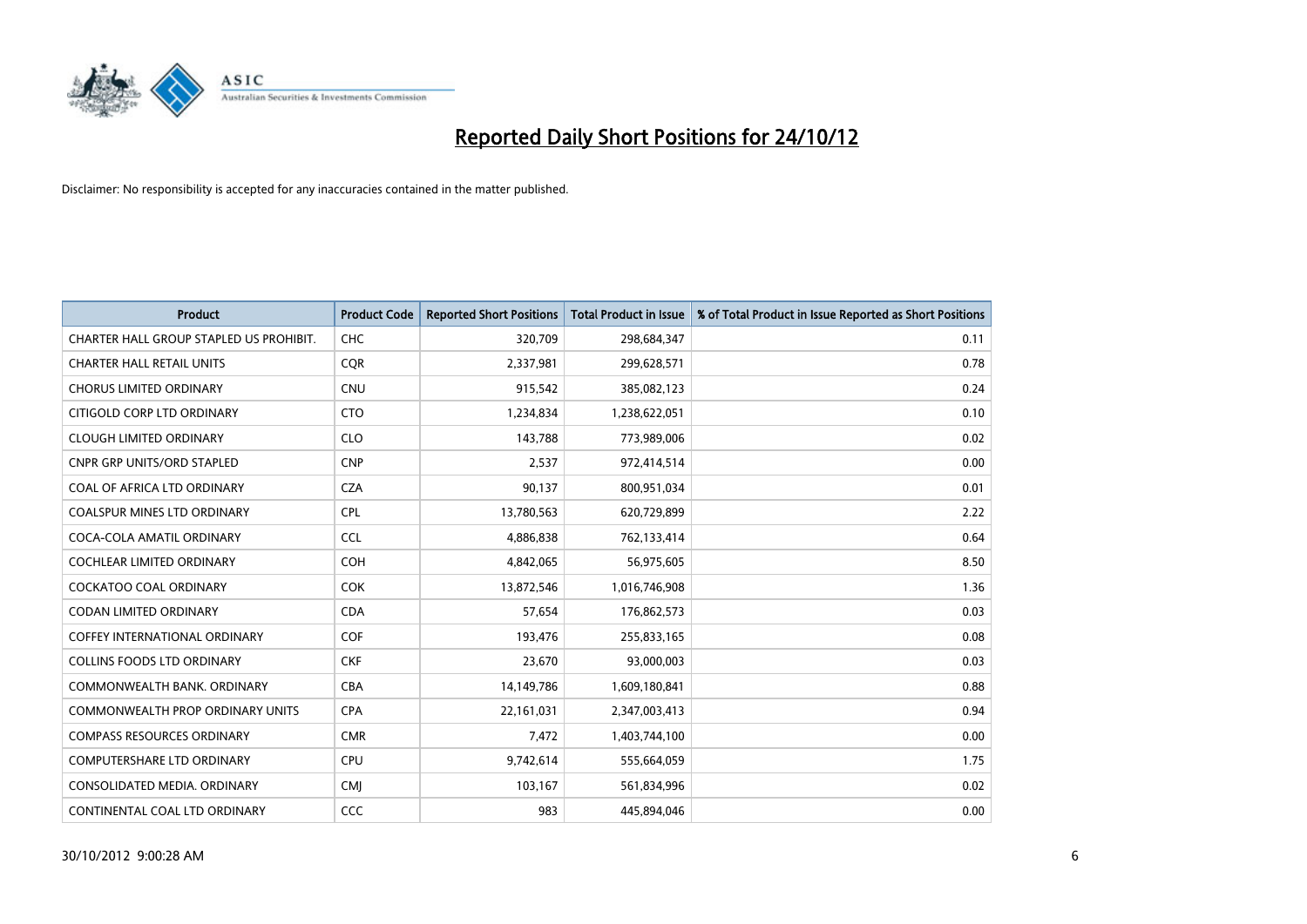

| <b>Product</b>                          | <b>Product Code</b> | <b>Reported Short Positions</b> | <b>Total Product in Issue</b> | % of Total Product in Issue Reported as Short Positions |
|-----------------------------------------|---------------------|---------------------------------|-------------------------------|---------------------------------------------------------|
| <b>COOPER ENERGY LTD ORDINARY</b>       | <b>COE</b>          | 154,672                         | 328,694,257                   | 0.05                                                    |
| CORP TRAVEL LIMITED ORDINARY            | <b>CTD</b>          | 134,863                         | 74,971,020                    | 0.18                                                    |
| <b>CREDIT CORP GROUP ORDINARY</b>       | <b>CCP</b>          | 45,770                          | 45,932,899                    | 0.10                                                    |
| <b>CROMWELL PROP STAPLED SECURITIES</b> | <b>CMW</b>          | 374,869                         | 1,222,114,479                 | 0.03                                                    |
| <b>CROWN LIMITED ORDINARY</b>           | <b>CWN</b>          | 7,328,186                       | 728,394,185                   | 1.01                                                    |
| <b>CSG LIMITED ORDINARY</b>             | CSV                 | 705,594                         | 282,567,499                   | 0.25                                                    |
| <b>CSL LIMITED ORDINARY</b>             | <b>CSL</b>          | 2,706,621                       | 502,463,783                   | 0.54                                                    |
| <b>CSR LIMITED ORDINARY</b>             | <b>CSR</b>          | 39,296,443                      | 506,000,315                   | 7.77                                                    |
| <b>CUDECO LIMITED ORDINARY</b>          | CDU                 | 4,188,463                       | 188,343,961                   | 2.22                                                    |
| DART ENERGY LTD ORDINARY                | <b>DTE</b>          | 16,449,626                      | 812,965,406                   | 2.02                                                    |
| DATA#3 LIMITED ORDINARY                 | <b>DTL</b>          | 106                             | 153,974,950                   | 0.00                                                    |
| DAVID JONES LIMITED ORDINARY            | <b>DJS</b>          | 47,361,587                      | 528,655,600                   | 8.96                                                    |
| <b>DECMIL GROUP LIMITED ORDINARY</b>    | <b>DCG</b>          | 456,753                         | 168,203,219                   | 0.27                                                    |
| DEEP YELLOW LIMITED ORDINARY            | <b>DYL</b>          | 2                               | 1,269,412,056                 | 0.00                                                    |
| DEXUS PROPERTY GROUP STAPLED UNITS      | <b>DXS</b>          | 9,096,880                       | 4,839,024,176                 | 0.19                                                    |
| DISCOVERY METALS LTD ORDINARY           | <b>DML</b>          | 5,900,170                       | 484,771,941                   | 1.22                                                    |
| DOMINO PIZZA ENTERPR ORDINARY           | <b>DMP</b>          | 187,687                         | 70,092,674                    | 0.27                                                    |
| DORAY MINERALS LTD ORDINARY             | <b>DRM</b>          | 119,392                         | 94,070,503                    | 0.13                                                    |
| DOWNER EDI LIMITED ORDINARY             | <b>DOW</b>          | 10,568,095                      | 429,100,296                   | 2.46                                                    |
| DRILLSEARCH ENERGY ORDINARY             | <b>DLS</b>          | 1,679,014                       | 386,468,803                   | 0.43                                                    |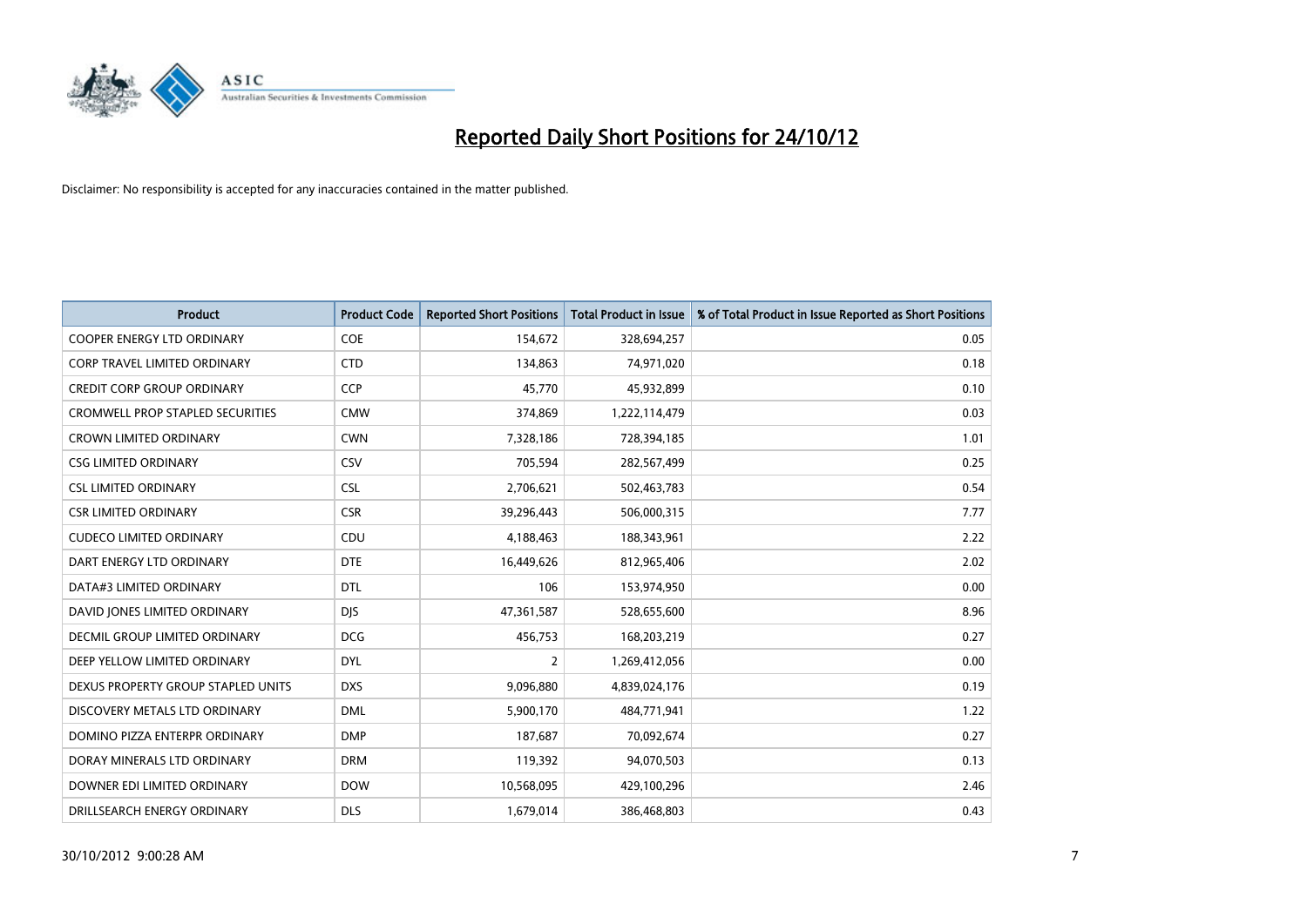

| <b>Product</b>                        | <b>Product Code</b> | <b>Reported Short Positions</b> | <b>Total Product in Issue</b> | % of Total Product in Issue Reported as Short Positions |
|---------------------------------------|---------------------|---------------------------------|-------------------------------|---------------------------------------------------------|
| DUET GROUP STAPLED US PROHIBIT.       | <b>DUE</b>          | 6,330,368                       | 1,116,638,606                 | 0.57                                                    |
| DULUXGROUP LIMITED ORDINARY           | <b>DLX</b>          | 9,488,472                       | 368,984,902                   | 2.57                                                    |
| ECHO ENTERTAINMENT ORDINARY           | EGP                 | 12,622,558                      | 825,672,730                   | 1.53                                                    |
| ELDERS LIMITED ORDINARY               | <b>ELD</b>          | 17,573,934                      | 448,598,480                   | 3.92                                                    |
| ELEMENTAL MINERALS ORDINARY           | <b>ELM</b>          | 117,802                         | 243,614,280                   | 0.05                                                    |
| ELEMENTOS LIMITED ORDINARY            | <b>ELT</b>          | 16                              | 148,290,347                   | 0.00                                                    |
| <b>EMECO HOLDINGS ORDINARY</b>        | <b>EHL</b>          | 4,795,420                       | 627,358,365                   | 0.76                                                    |
| <b>ENDEAVOUR MIN CORP CDI 1:1</b>     | <b>EVR</b>          | 217,651                         | 124,063,901                   | 0.18                                                    |
| ENERGY RESOURCES ORDINARY 'A'         | ERA                 | 6,855,106                       | 517,725,062                   | 1.32                                                    |
| <b>ENERGY WORLD CORPOR, ORDINARY</b>  | <b>EWC</b>          | 21,678,091                      | 1,734,166,672                 | 1.25                                                    |
| ENVESTRA LIMITED ORDINARY             | <b>ENV</b>          | 16,086,017                      | 1,572,392,111                 | 1.02                                                    |
| EQUATORIAL RES LTD ORDINARY           | <b>EQX</b>          | 90,860                          | 117,235,353                   | 0.08                                                    |
| EVOLUTION MINING LTD ORDINARY         | <b>EVN</b>          | 1,274,915                       | 707,942,989                   | 0.18                                                    |
| FAIRFAX MEDIA LTD ORDINARY            | <b>FXI</b>          | 356,169,524                     | 2,351,955,725                 | 15.14                                                   |
| <b>FAR LTD ORDINARY</b>               | <b>FAR</b>          | 21,000,000                      | 2,499,846,742                 | 0.84                                                    |
| FISHER & PAYKEL H. ORDINARY           | <b>FPH</b>          | 34,877                          | 538,095,634                   | 0.01                                                    |
| FKP PROPERTY GROUP STAPLED SECURITIES | <b>FKP</b>          | 52,531,123                      | 2,251,016,386                 | 2.33                                                    |
| FLEETWOOD CORP ORDINARY               | <b>FWD</b>          | 1,402,785                       | 59,781,187                    | 2.35                                                    |
| FLETCHER BUILDING ORDINARY            | <b>FBU</b>          | 9,717,391                       | 684,793,538                   | 1.42                                                    |
| <b>FLEXIGROUP LIMITED ORDINARY</b>    | <b>FXL</b>          | 182.038                         | 286,986,003                   | 0.06                                                    |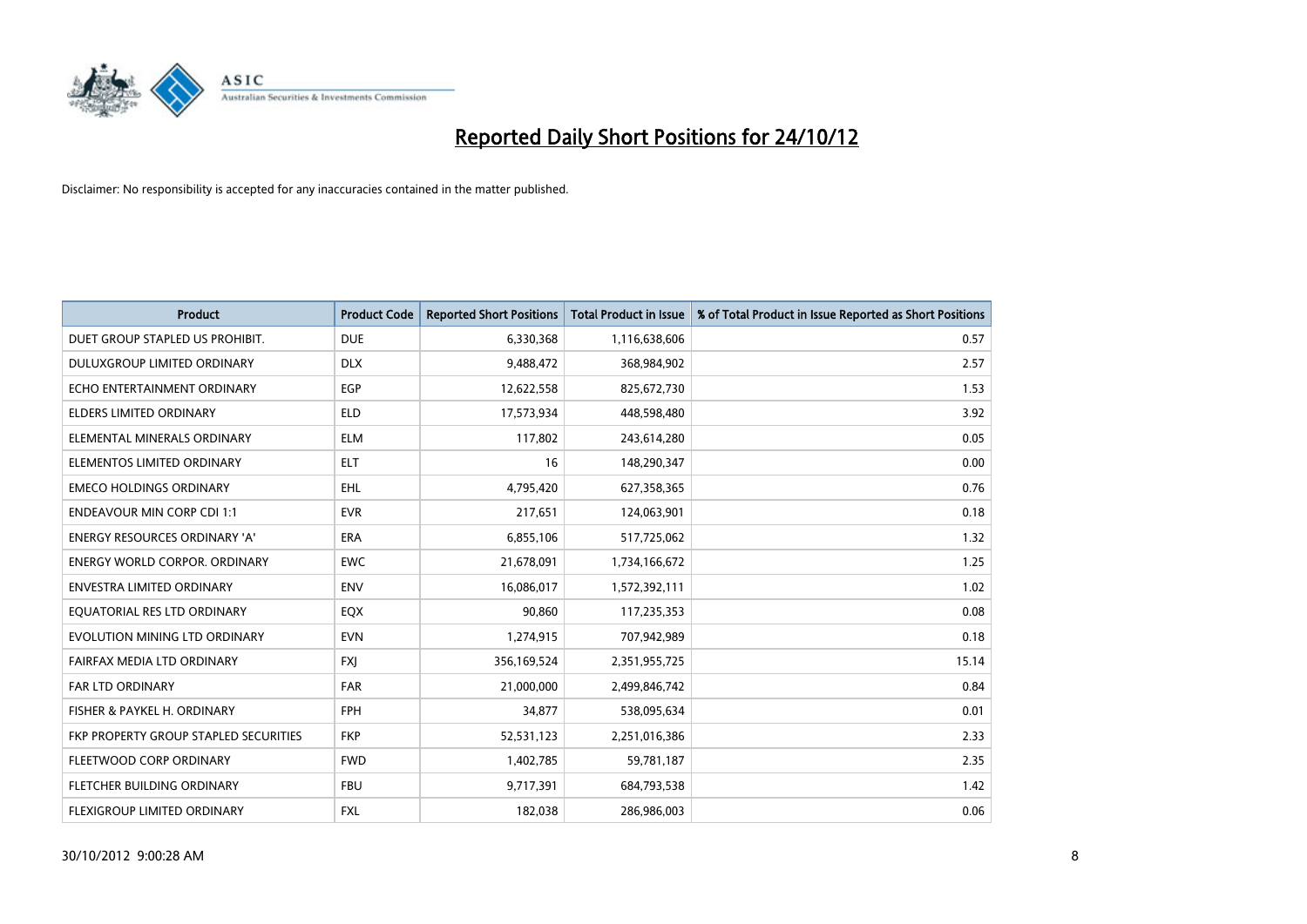

| <b>Product</b>                            | <b>Product Code</b> | <b>Reported Short Positions</b> | <b>Total Product in Issue</b> | % of Total Product in Issue Reported as Short Positions |
|-------------------------------------------|---------------------|---------------------------------|-------------------------------|---------------------------------------------------------|
| <b>FLIGHT CENTRE ORDINARY</b>             | <b>FLT</b>          | 12,717,889                      | 100,149,257                   | 12.70                                                   |
| FLINDERS MINES LTD ORDINARY               | <b>FMS</b>          | 951,532                         | 1,821,300,404                 | 0.05                                                    |
| <b>FOCUS MINERALS LTD ORDINARY</b>        | <b>FML</b>          | 158,163                         | 4,320,773,701                 | 0.00                                                    |
| <b>FORGE GROUP LIMITED ORDINARY</b>       | FGE                 | 423,622                         | 86,169,014                    | 0.49                                                    |
| FORTESCUE METALS GRP ORDINARY             | <b>FMG</b>          | 215,373,183                     | 3,113,798,659                 | 6.92                                                    |
| <b>G.U.D. HOLDINGS ORDINARY</b>           | GUD                 | 1,155,572                       | 71,341,319                    | 1.62                                                    |
| <b>G8 EDUCATION LIMITED ORDINARY</b>      | <b>GEM</b>          | 48,831                          | 236,093,926                   | 0.02                                                    |
| <b>GALAXY RESOURCES ORDINARY</b>          | <b>GXY</b>          | 2,710,870                       | 506,359,341                   | 0.54                                                    |
| <b>GENETIC TECHNOLOGIES ORDINARY</b>      | <b>GTG</b>          | 1,364,100                       | 474,971,819                   | 0.29                                                    |
| <b>GEODYNAMICS LIMITED ORDINARY</b>       | GDY                 | 850                             | 406,452,608                   | 0.00                                                    |
| <b>GINDALBIE METALS LTD ORDINARY</b>      | <b>GBG</b>          | 57,772,221                      | 1,247,487,454                 | 4.63                                                    |
| <b>GOODMAN FIELDER. ORDINARY</b>          | <b>GFF</b>          | 25,711,853                      | 1,955,559,207                 | 1.31                                                    |
| <b>GOODMAN GROUP STAPLED US PROHIBIT.</b> | <b>GMG</b>          | 10,424,060                      | 1,607,563,604                 | 0.65                                                    |
| <b>GPT GROUP STAPLED SEC.</b>             | <b>GPT</b>          | 6,143,868                       | 1,766,785,075                 | 0.35                                                    |
| <b>GRAINCORP LIMITED A CLASS ORDINARY</b> | <b>GNC</b>          | 2,015,424                       | 228,241,481                   | 0.88                                                    |
| <b>GRANGE RESOURCES, ORDINARY</b>         | <b>GRR</b>          | 1,522,770                       | 1,155,487,102                 | 0.13                                                    |
| <b>GREENLAND MIN EN LTD ORDINARY</b>      | GGG                 | 3,618,910                       | 539,479,385                   | 0.67                                                    |
| <b>GRYPHON MINERALS LTD ORDINARY</b>      | GRY                 | 19,218,961                      | 348,264,983                   | 5.52                                                    |
| <b>GUILDFORD COAL LTD ORDINARY</b>        | <b>GUF</b>          | 2,747,879                       | 521,046,899                   | 0.53                                                    |
| <b>GUIARAT NRE COAL LTD ORDINARY</b>      | <b>GNM</b>          | 7,956                           | 1,123,137,858                 | 0.00                                                    |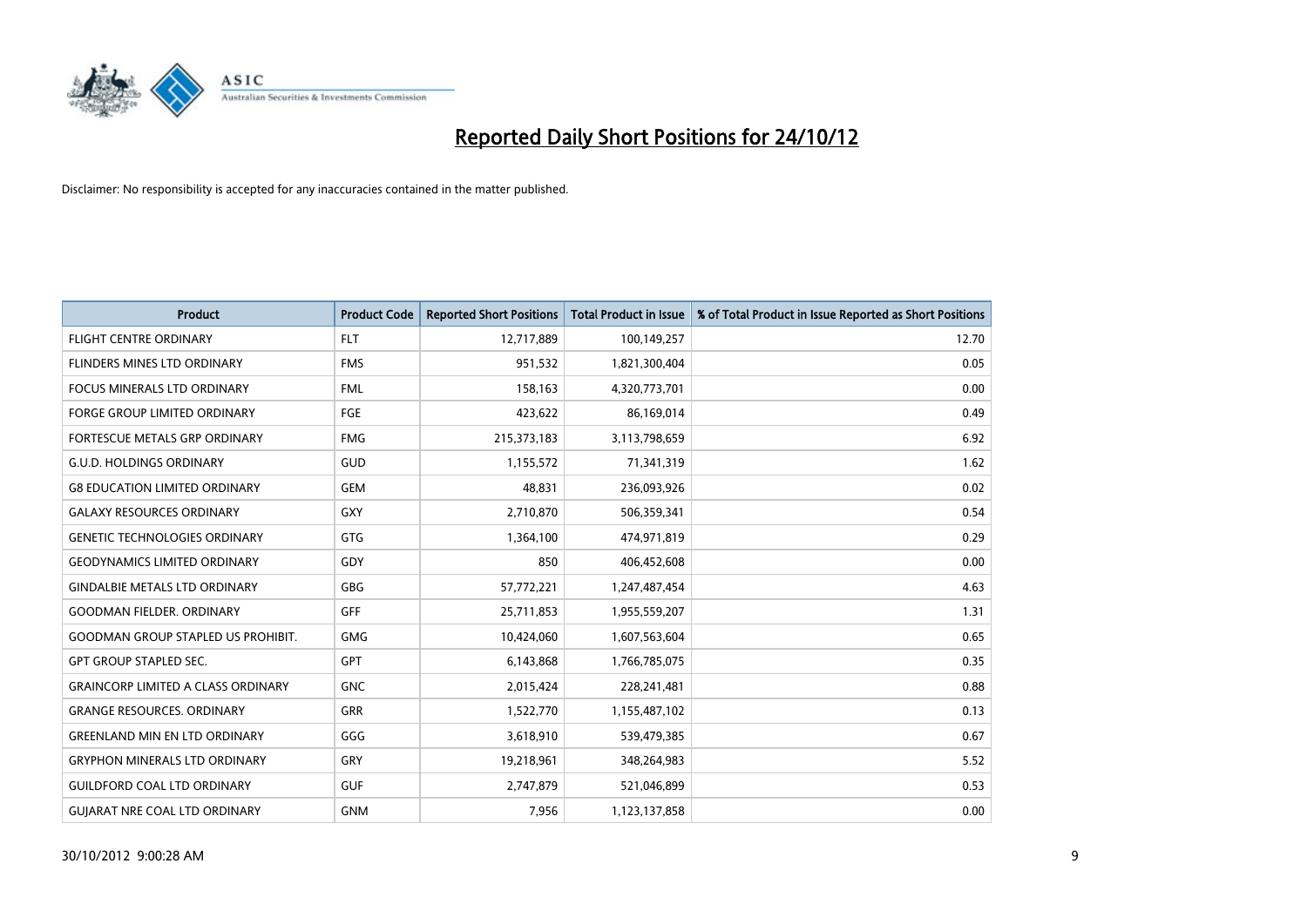

| <b>Product</b>                        | <b>Product Code</b> | <b>Reported Short Positions</b> | <b>Total Product in Issue</b> | % of Total Product in Issue Reported as Short Positions |
|---------------------------------------|---------------------|---------------------------------|-------------------------------|---------------------------------------------------------|
| <b>GUNNS LIMITED ORDINARY</b>         | <b>GNS</b>          | 51,528,090                      | 848,401,559                   | 6.07                                                    |
| <b>GWA GROUP LTD ORDINARY</b>         | <b>GWA</b>          | 11,565,407                      | 304,706,899                   | 3.80                                                    |
| HARVEY NORMAN ORDINARY                | <b>HVN</b>          | 98,263,830                      | 1,062,316,784                 | 9.25                                                    |
| HASTIE GROUP LIMITED ORDINARY         | <b>HST</b>          | 233,914                         | 137,353,504                   | 0.17                                                    |
| HASTINGS DIVERSIFIED STAPLED SECURITY | <b>HDF</b>          | 560,592                         | 560,324,158                   | 0.10                                                    |
| <b>HENDERSON GROUP CDI 1:1</b>        | <b>HGG</b>          | 5,723,186                       | 706,654,885                   | 0.81                                                    |
| HFA HOLDINGS LIMITED ORDINARY         | <b>HFA</b>          | 3,809                           | 117,332,831                   | 0.00                                                    |
| HILLGROVE RES LTD ORDINARY            | <b>HGO</b>          | 2,971,219                       | 1,022,760,221                 | 0.29                                                    |
| <b>HILLS HOLDINGS LTD ORDINARY</b>    | <b>HIL</b>          | 2,433,681                       | 246,500,444                   | 0.99                                                    |
| HORIZON OIL LIMITED ORDINARY          | <b>HZN</b>          | 31,750,616                      | 1,130,811,515                 | 2.81                                                    |
| <b>ICON ENERGY LIMITED ORDINARY</b>   | <b>ICN</b>          | 72                              | 469,301,394                   | 0.00                                                    |
| <b>ILUKA RESOURCES ORDINARY</b>       | ILU                 | 51,599,816                      | 418,700,517                   | 12.32                                                   |
| <b>IMDEX LIMITED ORDINARY</b>         | <b>IMD</b>          | 1,750,427                       | 208,235,426                   | 0.84                                                    |
| <b>INCITEC PIVOT ORDINARY</b>         | IPL                 | 9,505,130                       | 1,628,730,107                 | 0.58                                                    |
| <b>INDEPENDENCE GROUP ORDINARY</b>    | <b>IGO</b>          | 8,499,609                       | 232,882,535                   | 3.65                                                    |
| <b>INDOPHIL RESOURCES ORDINARY</b>    | <b>IRN</b>          | 535,040                         | 1,203,146,194                 | 0.04                                                    |
| <b>INDUSTREA LIMITED ORDINARY</b>     | <b>IDL</b>          | 7,716,556                       | 370,268,218                   | 2.08                                                    |
| INFIGEN ENERGY STAPLED SECURITIES     | <b>IFN</b>          | 4,034,441                       | 762,265,972                   | 0.53                                                    |
| <b>INSURANCE AUSTRALIA ORDINARY</b>   | IAG                 | 7,395,883                       | 2,079,034,021                 | 0.36                                                    |
| INTEGRA MINING LTD. ORDINARY          | <b>IGR</b>          | 1,950,927                       | 934,440,899                   | 0.21                                                    |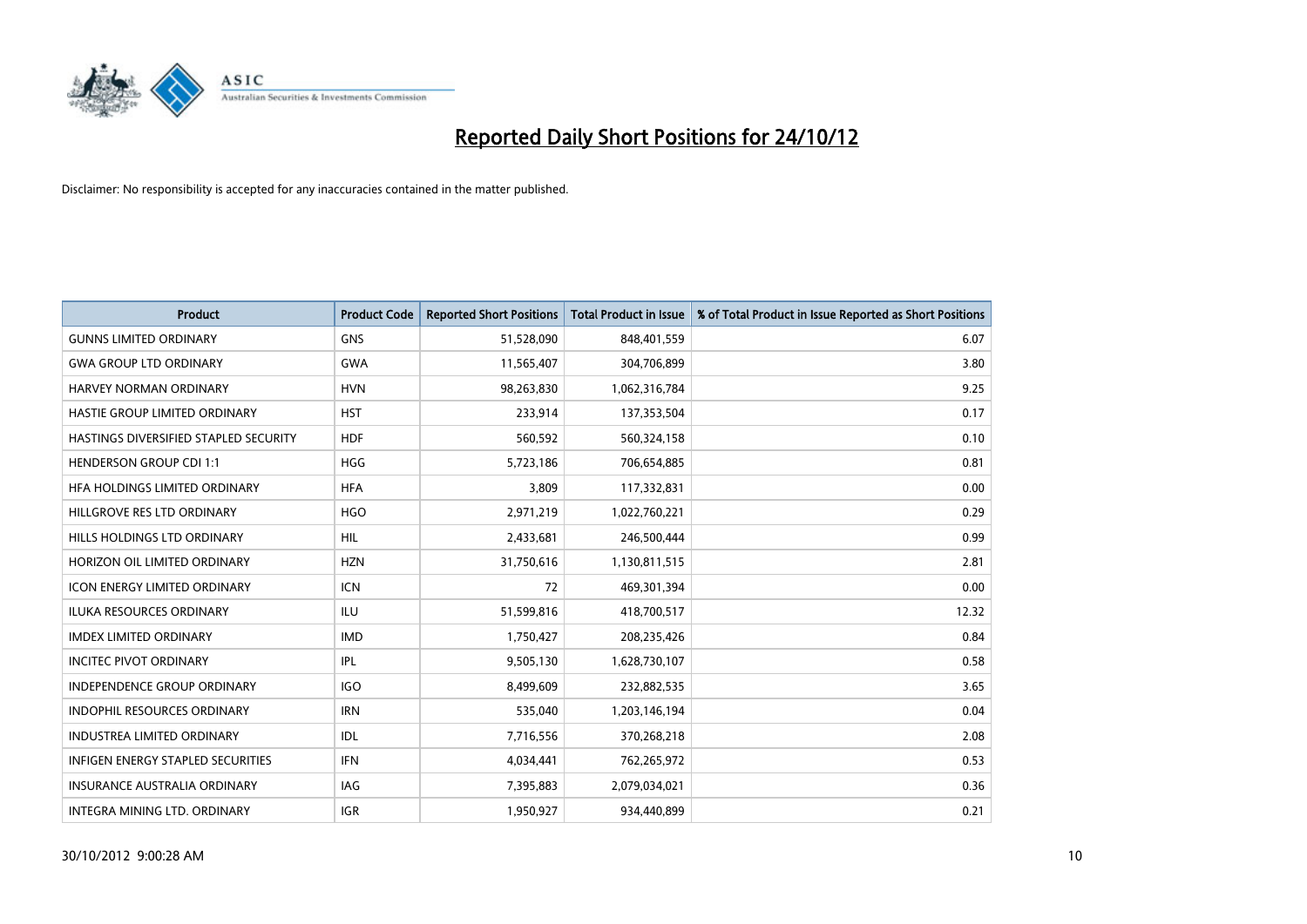

| <b>Product</b>                                | <b>Product Code</b> | <b>Reported Short Positions</b> | <b>Total Product in Issue</b> | % of Total Product in Issue Reported as Short Positions |
|-----------------------------------------------|---------------------|---------------------------------|-------------------------------|---------------------------------------------------------|
| <b>INTREPID MINES ORDINARY</b>                | <b>IAU</b>          | 6,694,869                       | 553,802,270                   | 1.21                                                    |
| <b>INVESTA OFFICE FUND STAPLED SECURITIES</b> | <b>IOF</b>          | 2,368,188                       | 614,047,458                   | 0.39                                                    |
| <b>INVOCARE LIMITED ORDINARY</b>              | IVC                 | 3,246,458                       | 110,030,298                   | 2.95                                                    |
| ION LIMITED ORDINARY                          | <b>ION</b>          | 164,453                         | 256,365,105                   | 0.06                                                    |
| <b>IOOF HOLDINGS LTD ORDINARY</b>             | <b>IFL</b>          | 1,148,748                       | 229,794,395                   | 0.50                                                    |
| <b>IRESS LIMITED ORDINARY</b>                 | <b>IRE</b>          | 2,065,627                       | 128,620,231                   | 1.61                                                    |
| <b>IRON ORE HOLDINGS ORDINARY</b>             | <b>IOH</b>          | 39,352                          | 161,174,005                   | 0.02                                                    |
| <b>IVANHOE AUSTRALIA ORDINARY</b>             | <b>IVA</b>          | 1,793,099                       | 555,583,643                   | 0.32                                                    |
| JAMES HARDIE INDUST CHESS DEPOSITARY INT      | <b>IHX</b>          | 9,073,604                       | 439,580,130                   | 2.06                                                    |
| <b>IB HI-FI LIMITED ORDINARY</b>              | <b>IBH</b>          | 21,639,176                      | 98,850,643                    | 21.89                                                   |
| <b>KAGARA LTD ORDINARY</b>                    | <b>KZL</b>          | 3,000,013                       | 798,953,117                   | 0.38                                                    |
| KANGAROO RES LTD ORDINARY                     | <b>KRL</b>          | 191,687                         | 3,434,430,012                 | 0.01                                                    |
| KAROON GAS AUSTRALIA ORDINARY                 | <b>KAR</b>          | 502,939                         | 221,420,769                   | 0.23                                                    |
| KATHMANDU HOLD LTD ORDINARY                   | <b>KMD</b>          | 727,132                         | 200,165,940                   | 0.36                                                    |
| <b>KBL MINING LIMITED ORDINARY</b>            | <b>KBL</b>          | 1,820                           | 292,335,629                   | 0.00                                                    |
| <b>KENTOR GOLD LIMITED ORDINARY</b>           | KGL                 | 275                             | 140,040,563                   | 0.00                                                    |
| KINGSGATE CONSOLID. ORDINARY                  | <b>KCN</b>          | 7,521,643                       | 151,744,838                   | 4.96                                                    |
| KINGSROSE MINING LTD ORDINARY                 | <b>KRM</b>          | 9,231                           | 289,893,617                   | 0.00                                                    |
| LEIGHTON HOLDINGS ORDINARY                    | LEI                 | 13,460,853                      | 337,088,765                   | 3.99                                                    |
| LEND LEASE GROUP UNIT/ORD STAPLED             | LLC                 | 6.252.950                       | 574,351,883                   | 1.09                                                    |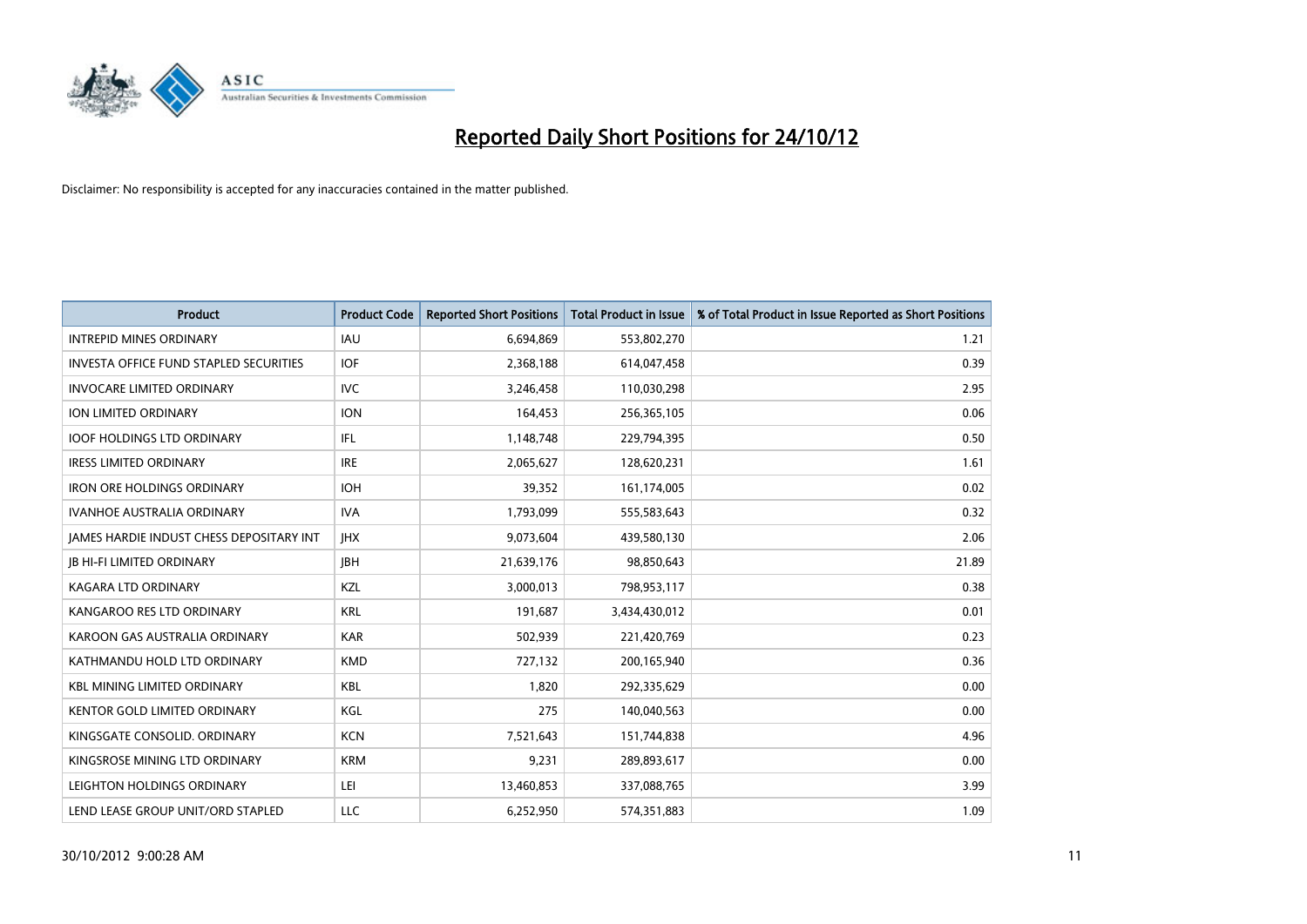

| <b>Product</b>                        | <b>Product Code</b> | <b>Reported Short Positions</b> | <b>Total Product in Issue</b> | % of Total Product in Issue Reported as Short Positions |
|---------------------------------------|---------------------|---------------------------------|-------------------------------|---------------------------------------------------------|
| LINC ENERGY LTD ORDINARY              | <b>LNC</b>          | 16,807,620                      | 504,487,631                   | 3.33                                                    |
| LIQUEFIED NATURAL ORDINARY            | LNG                 | 272,800                         | 267,699,015                   | 0.10                                                    |
| LYNAS CORPORATION ORDINARY            | <b>LYC</b>          | 230,639,967                     | 1,716,159,363                 | 13.44                                                   |
| M2 TELECOMMUNICATION ORDINARY         | <b>MTU</b>          | 5,974,418                       | 156,946,954                   | 3.81                                                    |
| <b>MACA LIMITED ORDINARY</b>          | <b>MLD</b>          | 5,118                           | 150,000,000                   | 0.00                                                    |
| <b>MACMAHON HOLDINGS ORDINARY</b>     | <b>MAH</b>          | 8,013,606                       | 757,017,561                   | 1.06                                                    |
| MACO ATLAS ROADS GRP ORDINARY STAPLED | <b>MOA</b>          | 3,053,253                       | 478,531,436                   | 0.64                                                    |
| MACQUARIE GROUP LTD ORDINARY          | <b>MOG</b>          | 8,338,864                       | 338,960,469                   | 2.46                                                    |
| MAGELLAN FIN GRP LTD ORDINARY         | <b>MFG</b>          | 1,144                           | 152,558,341                   | 0.00                                                    |
| MARENGO MINING ORDINARY               | <b>MGO</b>          | 39,850                          | 1,137,720,551                 | 0.00                                                    |
| MATRIX C & E LTD ORDINARY             | <b>MCE</b>          | 4,069,353                       | 94,555,428                    | 4.30                                                    |
| <b>MAVERICK DRILLING ORDINARY</b>     | <b>MAD</b>          | 1,996,744                       | 452,726,751                   | 0.44                                                    |
| MAYNE PHARMA LTD ORDINARY             | <b>MYX</b>          | 39,000                          | 225,893,868                   | 0.02                                                    |
| MCMILLAN SHAKESPEARE ORDINARY         | <b>MMS</b>          | 83,287                          | 74,523,965                    | 0.11                                                    |
| MEDUSA MINING LTD ORDINARY            | <b>MML</b>          | 2,036,241                       | 188,903,911                   | 1.08                                                    |
| MELBOURNE IT LIMITED ORDINARY         | <b>MLB</b>          | 492,222                         | 81,965,992                    | 0.60                                                    |
| MEO AUSTRALIA LTD ORDINARY            | <b>MEO</b>          | 2,668,288                       | 539,913,260                   | 0.49                                                    |
| <b>MERMAID MARINE ORDINARY</b>        | <b>MRM</b>          | 1,574,238                       | 223,694,865                   | 0.70                                                    |
| MESOBLAST LIMITED ORDINARY            | <b>MSB</b>          | 17,325,811                      | 284,478,361                   | 6.09                                                    |
| METALS X LIMITED ORDINARY             | <b>MLX</b>          | 140,246                         | 1,651,766,110                 | 0.01                                                    |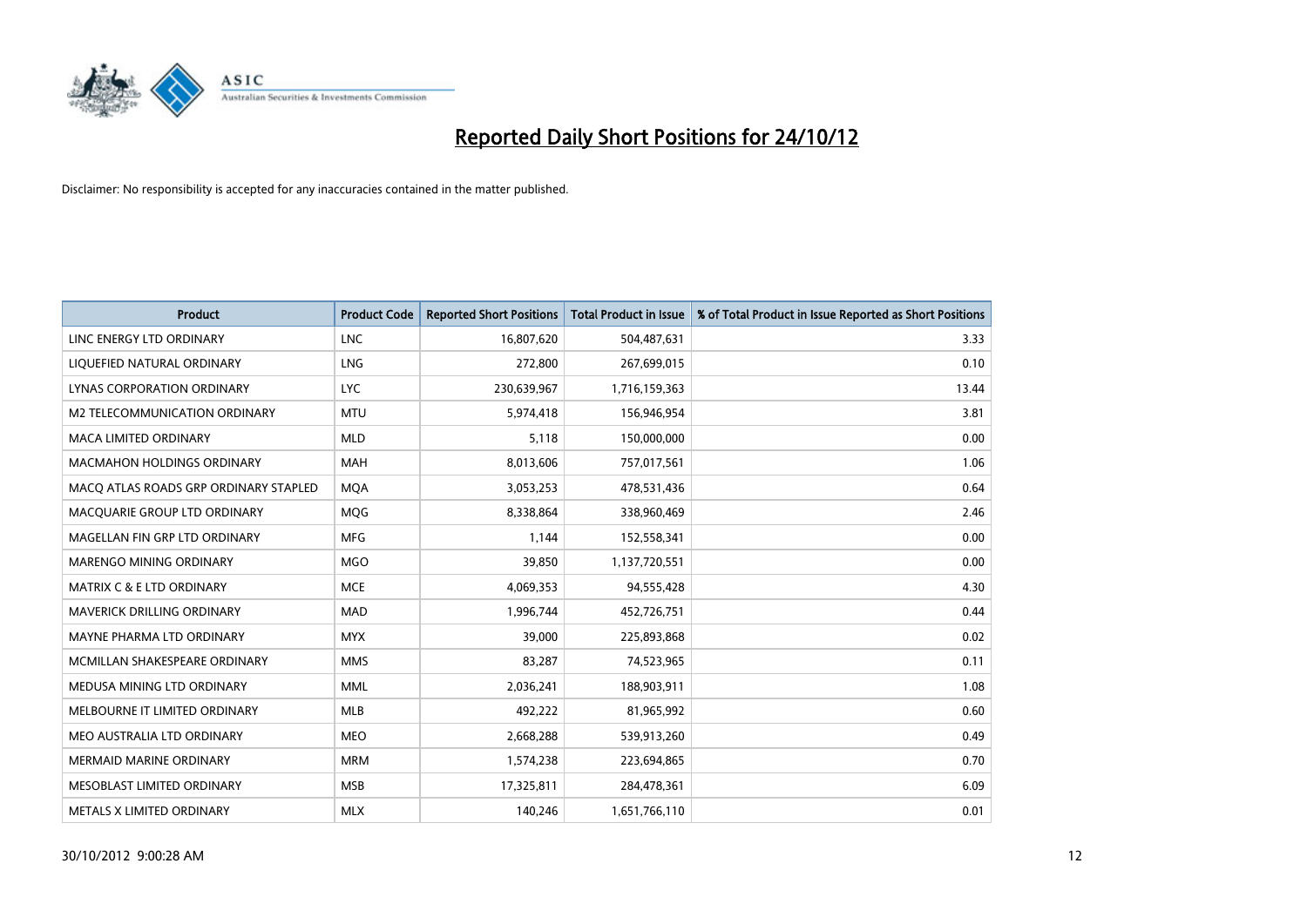

| <b>Product</b>                       | <b>Product Code</b> | <b>Reported Short Positions</b> | <b>Total Product in Issue</b> | % of Total Product in Issue Reported as Short Positions |
|--------------------------------------|---------------------|---------------------------------|-------------------------------|---------------------------------------------------------|
| METCASH LIMITED ORDINARY             | <b>MTS</b>          | 55,689,873                      | 880,704,786                   | 6.32                                                    |
| METGASCO LIMITED ORDINARY            | <b>MEL</b>          | 330,356                         | 391,724,302                   | 0.08                                                    |
| MICLYN EXP OFFSHR ORDINARY           | <b>MIO</b>          | 39,357                          | 278,639,188                   | 0.01                                                    |
| MILTON CORPORATION ORDINARY          | <b>MLT</b>          | 12,800                          | 121,625,655                   | 0.01                                                    |
| MINCOR RESOURCES NL ORDINARY         | <b>MCR</b>          | 2,274,884                       | 188,208,274                   | 1.21                                                    |
| MINERAL DEPOSITS ORDINARY            | <b>MDL</b>          | 380,225                         | 83,538,786                    | 0.46                                                    |
| MINERAL RESOURCES, ORDINARY          | <b>MIN</b>          | 5,435,017                       | 185,006,018                   | 2.94                                                    |
| MIRABELA NICKEL LTD ORDINARY         | <b>MBN</b>          | 11,833,206                      | 876,582,736                   | 1.35                                                    |
| MIRVAC GROUP STAPLED SECURITIES      | <b>MGR</b>          | 29,325,518                      | 3,425,587,451                 | 0.86                                                    |
| MOLOPO ENERGY LTD ORDINARY           | <b>MPO</b>          | 504,957                         | 245,849,711                   | 0.21                                                    |
| MONADELPHOUS GROUP ORDINARY          | <b>MND</b>          | 5,371,490                       | 90,663,543                    | 5.92                                                    |
| MORTGAGE CHOICE LTD ORDINARY         | <b>MOC</b>          | 2,526,521                       | 122,819,572                   | 2.06                                                    |
| MOUNT GIBSON IRON ORDINARY           | <b>MGX</b>          | 1,878,894                       | 1,085,728,430                 | 0.17                                                    |
| <b>MURCHISON METALS LTD ORDINARY</b> | <b>MMX</b>          | 2,278,834                       | 450,427,346                   | 0.51                                                    |
| <b>MYER HOLDINGS LTD ORDINARY</b>    | <b>MYR</b>          | 75,222,799                      | 583,384,551                   | 12.89                                                   |
| <b>MYSTATE LIMITED ORDINARY</b>      | <b>MYS</b>          | 11,872                          | 87,012,663                    | 0.01                                                    |
| NATIONAL AUST, BANK ORDINARY         | <b>NAB</b>          | 13,353,303                      | 2,297,237,138                 | 0.58                                                    |
| NAVITAS LIMITED ORDINARY             | <b>NVT</b>          | 11,379,443                      | 375,367,918                   | 3.03                                                    |
| NEON ENERGY LIMITED ORDINARY         | <b>NEN</b>          | 4,247,439                       | 514,482,934                   | 0.83                                                    |
| NEW HOPE CORPORATION ORDINARY        | <b>NHC</b>          | 2,646,510                       | 830,526,815                   | 0.32                                                    |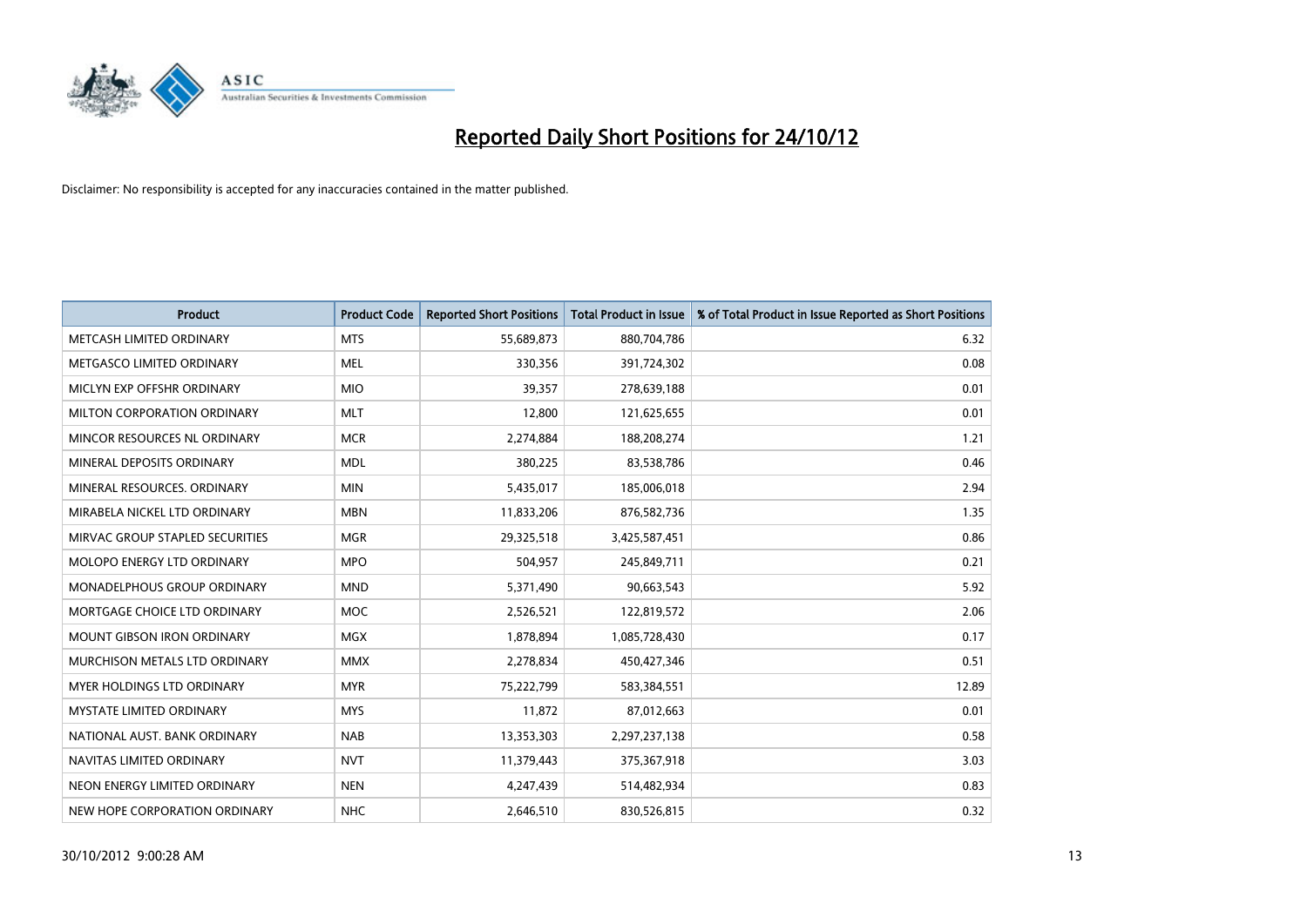

| <b>Product</b>                        | <b>Product Code</b> | <b>Reported Short Positions</b> | <b>Total Product in Issue</b> | % of Total Product in Issue Reported as Short Positions |
|---------------------------------------|---------------------|---------------------------------|-------------------------------|---------------------------------------------------------|
| NEW STANDARD ENERGY ORDINARY          | <b>NSE</b>          | 1,078                           | 305,331,847                   | 0.00                                                    |
| NEWCREST MINING ORDINARY              | <b>NCM</b>          | 2,143,461                       | 765,000,000                   | 0.28                                                    |
| NEWS CORP A NON-VOTING CDI            | <b>NWSLV</b>        | 3,168,755                       | 1,549,136,167                 | 0.20                                                    |
| NEWS CORP B VOTING CDI                | <b>NWS</b>          | 1,665,606                       | 798,520,953                   | 0.21                                                    |
| NEWSAT LIMITED ORDINARY               | <b>NWT</b>          | 70.000                          | 233,052,157                   | 0.03                                                    |
| NEXTDC LIMITED ORDINARY               | <b>NXT</b>          | 2,675,767                       | 150,602,388                   | 1.78                                                    |
| NEXUS ENERGY LIMITED ORDINARY         | <b>NXS</b>          | 2,802,320                       | 1,329,821,159                 | 0.21                                                    |
| NIDO PETROLEUM ORDINARY               | <b>NDO</b>          | 105,313                         | 1,390,829,818                 | 0.01                                                    |
| NOBLE MINERAL RES ORDINARY            | <b>NMG</b>          | 4,332,098                       | 655,522,952                   | 0.66                                                    |
| NORFOLK GROUP ORDINARY                | <b>NFK</b>          | 50                              | 158,890,730                   | 0.00                                                    |
| NORTHERN IRON LTD ORDINARY            | <b>NFE</b>          | 3,895,133                       | 475,971,207                   | 0.82                                                    |
| NORTHERN STAR ORDINARY                | <b>NST</b>          | 866,977                         | 423,968,168                   | 0.20                                                    |
| NRW HOLDINGS LIMITED ORDINARY         | <b>NWH</b>          | 3,593,985                       | 278,888,011                   | 1.29                                                    |
| NUFARM LIMITED ORDINARY               | <b>NUF</b>          | 6,425,436                       | 262,662,626                   | 2.45                                                    |
| <b>OAKTON LIMITED ORDINARY</b>        | <b>OKN</b>          | 123,714                         | 91,721,874                    | 0.13                                                    |
| OCEANAGOLD CORP. CHESS DEPOSITARY INT | OGC                 | 1,281,057                       | 263,278,752                   | 0.49                                                    |
| OIL SEARCH LTD ORDINARY               | OSH                 | 3,576,719                       | 1,334,756,742                 | 0.27                                                    |
| OM HOLDINGS LIMITED ORDINARY          | OMH                 | 4,029,504                       | 673,423,337                   | 0.60                                                    |
| ORICA LIMITED ORDINARY                | ORI                 | 2,832,209                       | 365,642,802                   | 0.77                                                    |
| ORIGIN ENERGY ORDINARY                | <b>ORG</b>          | 8,870,212                       | 1,093,611,528                 | 0.81                                                    |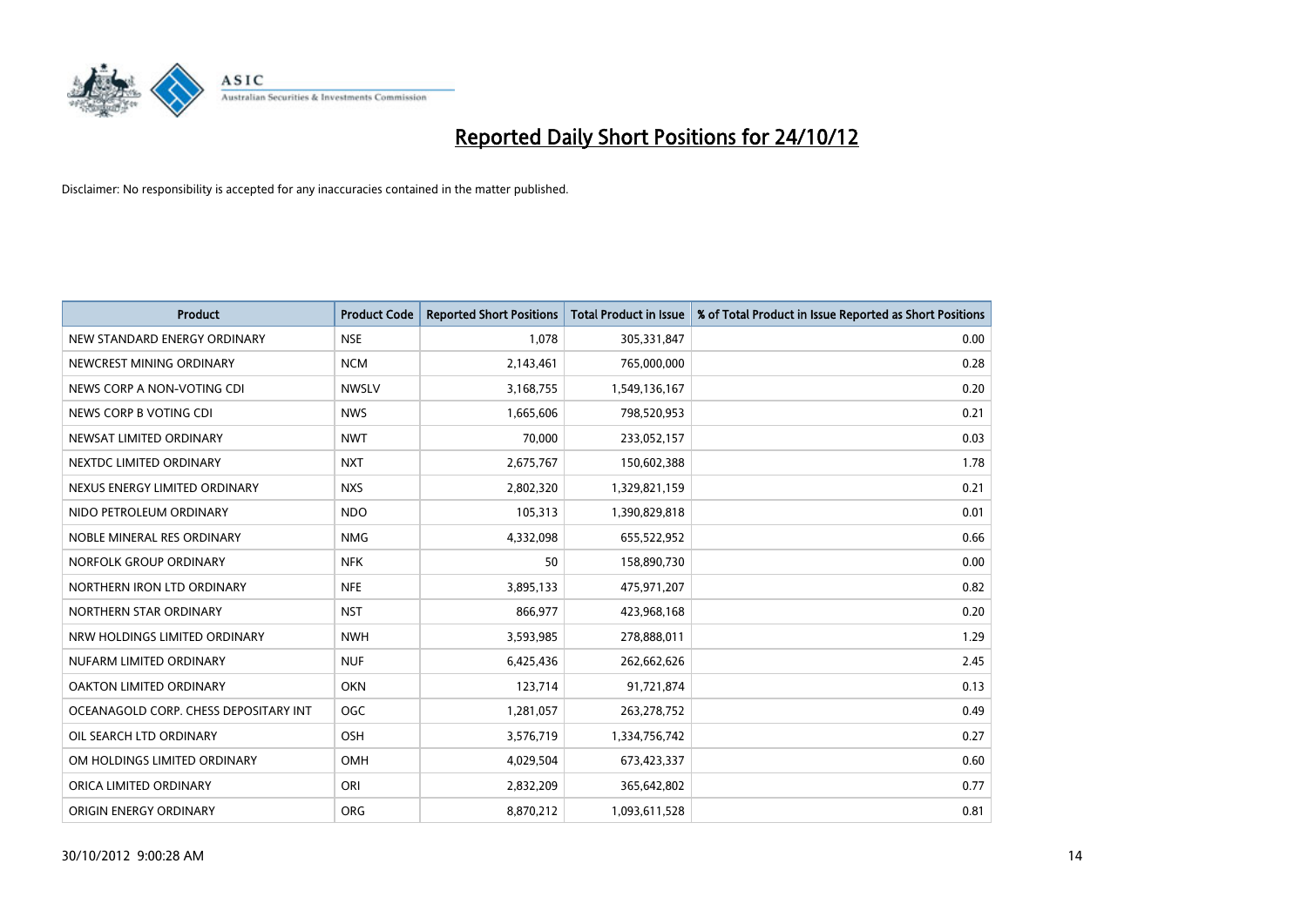

| <b>Product</b>               | <b>Product Code</b> | <b>Reported Short Positions</b> | <b>Total Product in Issue</b> | % of Total Product in Issue Reported as Short Positions |
|------------------------------|---------------------|---------------------------------|-------------------------------|---------------------------------------------------------|
| OROCOBRE LIMITED ORDINARY    | <b>ORE</b>          | 332,041                         | 103,195,029                   | 0.32                                                    |
| OROTONGROUP LIMITED ORDINARY | <b>ORL</b>          | 174,048                         | 40,880,902                    | 0.43                                                    |
| OZ MINERALS ORDINARY         | OZL                 | 6,333,619                       | 303,470,022                   | 2.09                                                    |
| PACIFIC BRANDS ORDINARY      | <b>PBG</b>          | 5,992,310                       | 912,915,695                   | 0.66                                                    |
| PALADIN ENERGY LTD ORDINARY  | <b>PDN</b>          | 73,208,967                      | 836,825,651                   | 8.75                                                    |
| PANAUST LIMITED ORDINARY     | <b>PNA</b>          | 2,331,642                       | 605,443,685                   | 0.39                                                    |
| PANCONTINENTAL OIL ORDINARY  | <b>PCL</b>          | 233,335                         | 1,148,744,096                 | 0.02                                                    |
| PANORAMIC RESOURCES ORDINARY | PAN                 | 2,641,553                       | 255,681,195                   | 1.03                                                    |
| PAPERLINX LIMITED ORDINARY   | <b>PPX</b>          | 67,945                          | 609,280,761                   | 0.01                                                    |
| PAPILLON RES LTD ORDINARY    | <b>PIR</b>          | 1,536,792                       | 255,962,388                   | 0.60                                                    |
| PEET LIMITED ORDINARY        | <b>PPC</b>          | 3,331,322                       | 321,013,141                   | 1.04                                                    |
| PERILYA LIMITED ORDINARY     | PEM                 | 24,736                          | 769,316,426                   | 0.00                                                    |
| PERPETUAL LIMITED ORDINARY   | <b>PPT</b>          | 2,093,361                       | 41,980,678                    | 4.99                                                    |
| PERSEUS MINING LTD ORDINARY  | PRU                 | 7,592,172                       | 457,962,088                   | 1.66                                                    |
| PHARMAXIS LTD ORDINARY       | <b>PXS</b>          | 5,686,111                       | 307,888,389                   | 1.85                                                    |
| PLATINUM ASSET ORDINARY      | <b>PTM</b>          | 11,620,598                      | 561,347,878                   | 2.07                                                    |
| PLATINUM AUSTRALIA ORDINARY  | <b>PLA</b>          | 32,335                          | 504,968,043                   | 0.01                                                    |
| PMI GOLD CORP CDI 1:1        | <b>PVM</b>          | 68,629                          | 75,645,355                    | 0.09                                                    |
| PMP LIMITED ORDINARY         | <b>PMP</b>          | 146,499                         | 323,781,124                   | 0.05                                                    |
| PRANA BIOTECHNOLOGY ORDINARY | PBT                 | 87,090                          | 340,689,928                   | 0.03                                                    |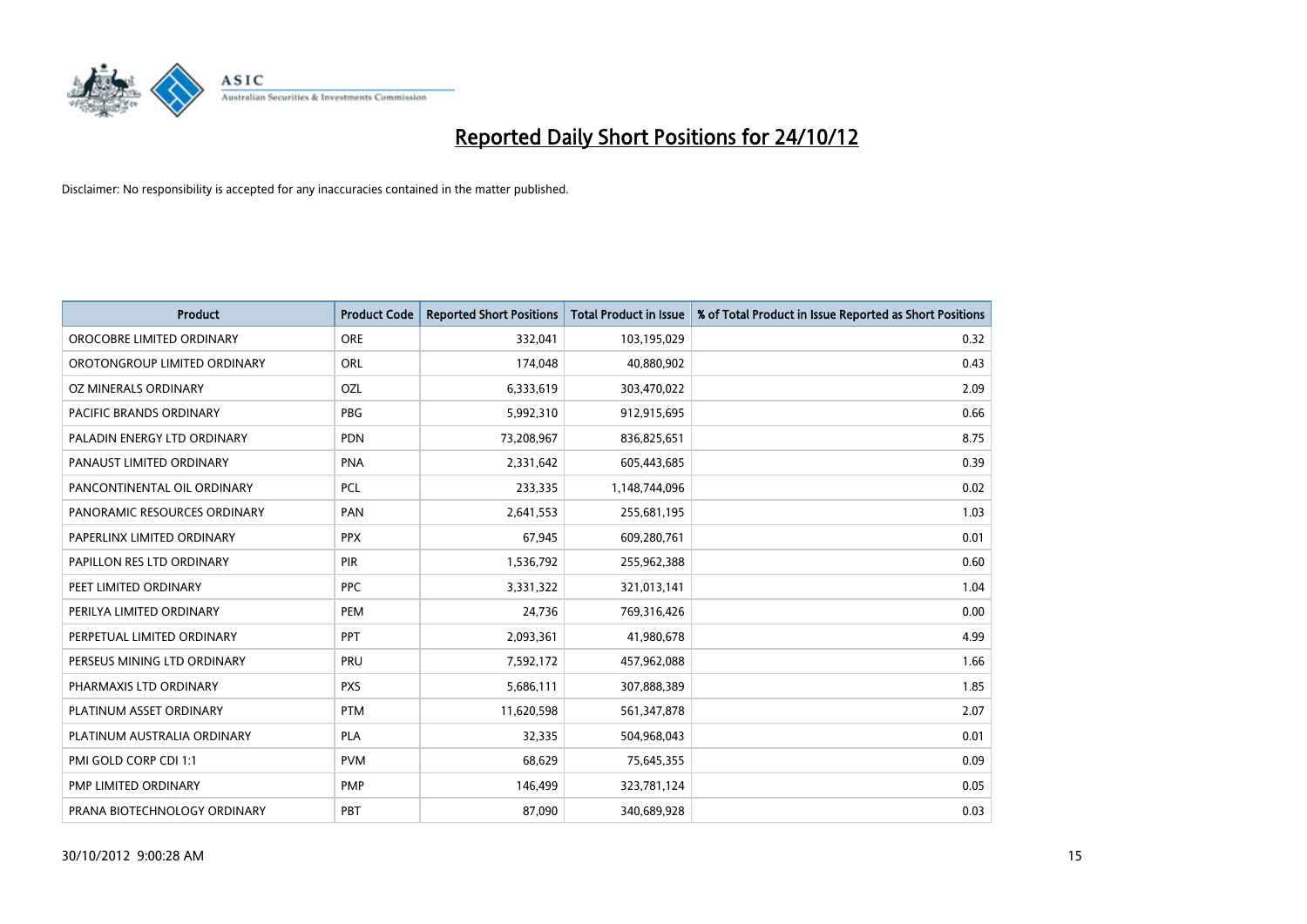

| <b>Product</b>                      | <b>Product Code</b> | <b>Reported Short Positions</b> | <b>Total Product in Issue</b> | % of Total Product in Issue Reported as Short Positions |
|-------------------------------------|---------------------|---------------------------------|-------------------------------|---------------------------------------------------------|
| PREMIER INVESTMENTS ORDINARY        | <b>PMV</b>          | 912,490                         | 155,260,478                   | 0.59                                                    |
| PRIMA BIOMED LTD ORDINARY           | <b>PRR</b>          | 6,288,810                       | 1,066,063,388                 | 0.59                                                    |
| PRIMARY HEALTH CARE ORDINARY        | <b>PRY</b>          | 23,699,347                      | 502,983,554                   | 4.71                                                    |
| PRIMEAG AUSTRALIA ORDINARY          | PAG                 | 73,000                          | 266,394,444                   | 0.03                                                    |
| PROGRAMMED ORDINARY                 | <b>PRG</b>          | 481,901                         | 118,177,001                   | 0.41                                                    |
| <b>QANTAS AIRWAYS ORDINARY</b>      | QAN                 | 18,106,461                      | 2,265,123,620                 | 0.80                                                    |
| OBE INSURANCE GROUP ORDINARY        | OBE                 | 57,822,207                      | 1,196,747,582                 | 4.83                                                    |
| OR NATIONAL LIMITED ORDINARY        | <b>ORN</b>          | 13,912,732                      | 2,426,618,941                 | 0.57                                                    |
| ORXPHARMA LTD ORDINARY              | <b>ORX</b>          | 96.662                          | 144,577,206                   | 0.07                                                    |
| <b>QUBE LOGISTICS HLDG ORDINARY</b> | <b>QUB</b>          | 12,280,671                      | 924,489,845                   | 1.33                                                    |
| RAMELIUS RESOURCES ORDINARY         | <b>RMS</b>          | 2,914,679                       | 336,256,949                   | 0.87                                                    |
| RAMSAY HEALTH CARE ORDINARY         | <b>RHC</b>          | 2,200,691                       | 202,081,252                   | 1.09                                                    |
| <b>RCR TOMLINSON ORDINARY</b>       | <b>RCR</b>          | 139,683                         | 132,406,265                   | 0.11                                                    |
| <b>REA GROUP ORDINARY</b>           | <b>REA</b>          | 108,006                         | 131,714,699                   | 0.08                                                    |
| <b>RECKON LIMITED ORDINARY</b>      | <b>RKN</b>          | 1,173,844                       | 129,488,015                   | 0.91                                                    |
| RED 5 LIMITED ORDINARY              | <b>RED</b>          | 84,159                          | 135,488,008                   | 0.06                                                    |
| RED FORK ENERGY ORDINARY            | <b>RFE</b>          | 2,067,963                       | 384,951,719                   | 0.54                                                    |
| REDBANK ENERGY LTD ORDINARY         | AEJ                 | 13                              | 786,287                       | 0.00                                                    |
| <b>REDFLEX HOLDINGS ORDINARY</b>    | <b>RDF</b>          | 18,003                          | 110,762,310                   | 0.02                                                    |
| REECE AUSTRALIA LTD. ORDINARY       | <b>REH</b>          | 464                             | 99,600,000                    | 0.00                                                    |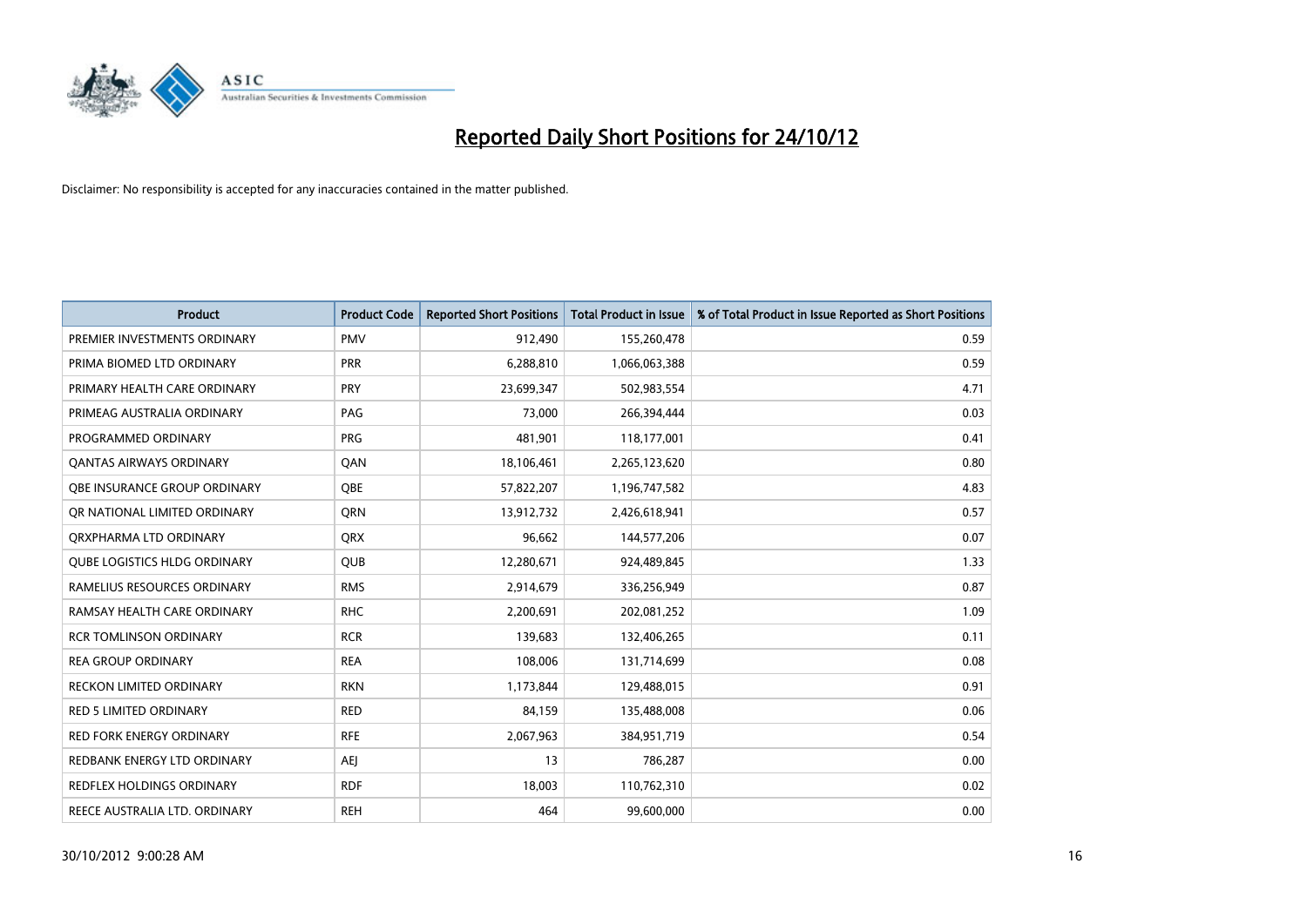

| <b>Product</b>                      | <b>Product Code</b> | <b>Reported Short Positions</b> | <b>Total Product in Issue</b> | % of Total Product in Issue Reported as Short Positions |
|-------------------------------------|---------------------|---------------------------------|-------------------------------|---------------------------------------------------------|
| <b>REGIS RESOURCES ORDINARY</b>     | <b>RRL</b>          | 751,842                         | 455,170,840                   | 0.17                                                    |
| RENAISSANCE MINERALS ORDINARY       | <b>RNS</b>          | 224,447                         | 197,000,001                   | 0.11                                                    |
| RESMED INC CDI 10:1                 | <b>RMD</b>          | 1,633,963                       | 1,556,242,300                 | 0.10                                                    |
| RESOLUTE MINING ORDINARY            | <b>RSG</b>          | 2,582,155                       | 632,071,957                   | 0.41                                                    |
| <b>RESOURCE GENERATION ORDINARY</b> | <b>RES</b>          | 173                             | 262,895,652                   | 0.00                                                    |
| RETAIL FOOD GROUP ORDINARY          | <b>RFG</b>          | 197,727                         | 125,240,114                   | 0.16                                                    |
| REVERSE CORP LIMITED ORDINARY       | <b>REF</b>          | 100                             | 92,382,175                    | 0.00                                                    |
| REX MINERALS LIMITED ORDINARY       | <b>RXM</b>          | 1,039,168                       | 188,907,284                   | 0.55                                                    |
| <b>RHG LIMITED ORDINARY</b>         | <b>RHG</b>          | 35,085                          | 308,483,177                   | 0.01                                                    |
| <b>RIALTO ENERGY ORDINARY</b>       | <b>RIA</b>          | 41                              | 672,259,992                   | 0.00                                                    |
| RIO TINTO LIMITED ORDINARY          | <b>RIO</b>          | 15,055,285                      | 435,758,720                   | 3.45                                                    |
| ROC OIL COMPANY ORDINARY            | <b>ROC</b>          | 1,255,454                       | 683,235,552                   | 0.18                                                    |
| RURALCO HOLDINGS ORDINARY           | <b>RHL</b>          | 12,000                          | 55,019,284                    | 0.02                                                    |
| SAI GLOBAL LIMITED ORDINARY         | SAI                 | 5,428,054                       | 206,605,331                   | 2.63                                                    |
| SALMAT LIMITED ORDINARY             | <b>SLM</b>          | 1,810,085                       | 159,812,799                   | 1.13                                                    |
| SAMSON OIL & GAS LTD ORDINARY       | <b>SSN</b>          | 5,652,204                       | 1,811,250,663                 | 0.31                                                    |
| SANDFIRE RESOURCES ORDINARY         | <b>SFR</b>          | 2,519,597                       | 152,686,801                   | 1.65                                                    |
| <b>SANTOS LTD ORDINARY</b>          | <b>STO</b>          | 3,857,554                       | 958,835,609                   | 0.40                                                    |
| SARACEN MINERAL ORDINARY            | <b>SAR</b>          | 3,180,847                       | 594,815,640                   | 0.53                                                    |
| SEDGMAN LIMITED ORDINARY            | <b>SDM</b>          | 109,924                         | 217,623,797                   | 0.05                                                    |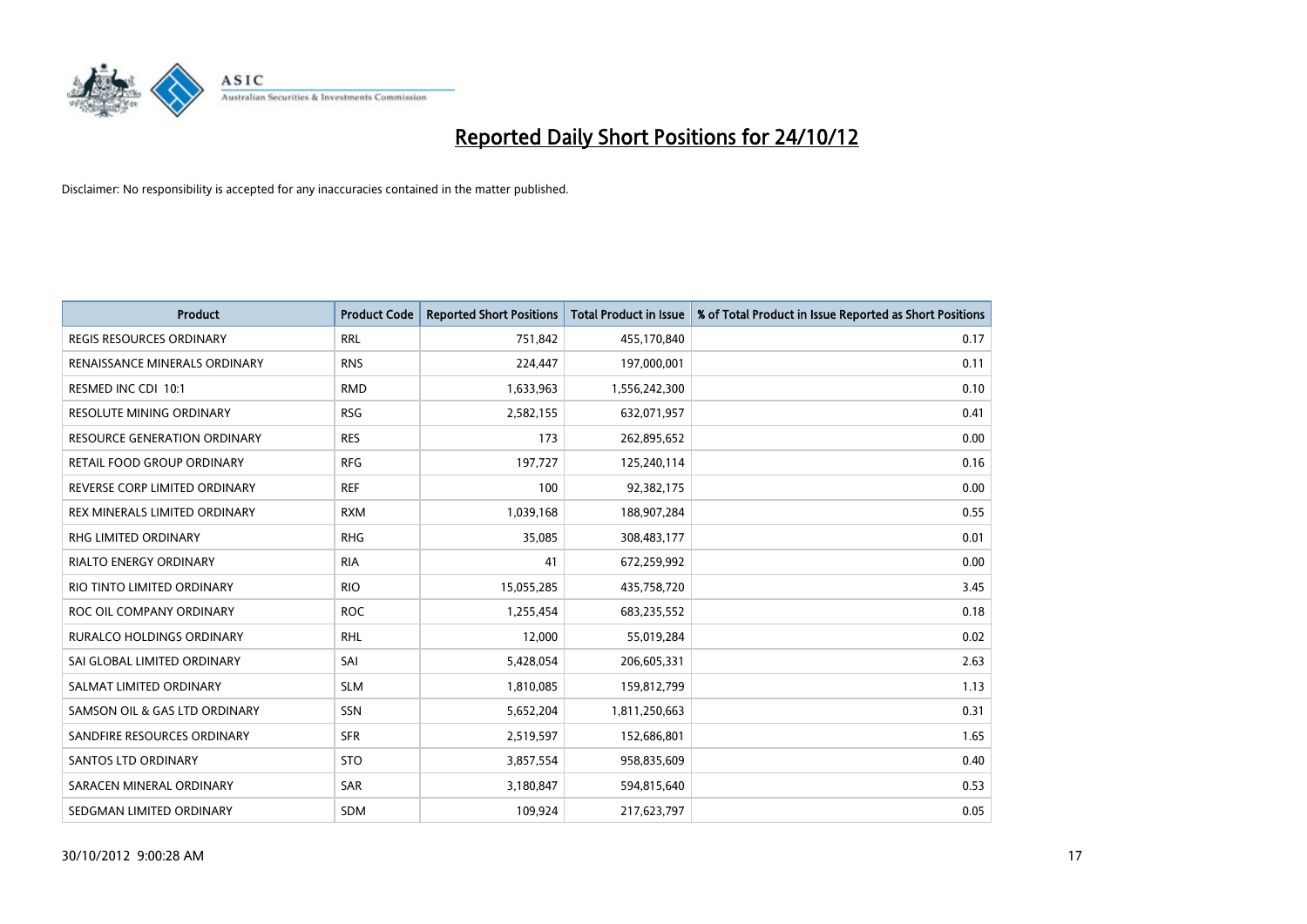

| <b>Product</b>                           | <b>Product Code</b> | <b>Reported Short Positions</b> | <b>Total Product in Issue</b> | % of Total Product in Issue Reported as Short Positions |
|------------------------------------------|---------------------|---------------------------------|-------------------------------|---------------------------------------------------------|
| <b>SEEK LIMITED ORDINARY</b>             | <b>SEK</b>          | 11,544,424                      | 337,101,307                   | 3.42                                                    |
| SENEX ENERGY LIMITED ORDINARY            | <b>SXY</b>          | 2,902,253                       | 1,139,734,837                 | 0.25                                                    |
| SERVICE STREAM ORDINARY                  | <b>SSM</b>          | 400                             | 283,418,867                   | 0.00                                                    |
| SEVEN GROUP HOLDINGS ORDINARY            | <b>SVW</b>          | 1,852,358                       | 307,410,281                   | 0.60                                                    |
| SEVEN WEST MEDIA LTD ORDINARY            | <b>SWM</b>          | 21,930,111                      | 999,160,872                   | 2.19                                                    |
| SIGMA PHARMACEUTICAL ORDINARY            | <b>SIP</b>          | 5,064,786                       | 1,186,303,520                 | 0.43                                                    |
| SILEX SYSTEMS ORDINARY                   | <b>SLX</b>          | 911,494                         | 170,143,997                   | 0.54                                                    |
| SILVER LAKE RESOURCE ORDINARY            | <b>SLR</b>          | 15,588,742                      | 225,493,476                   | 6.91                                                    |
| SIMS METAL MGMT LTD ORDINARY             | SGM                 | 7,682,383                       | 204,313,417                   | 3.76                                                    |
| SINGAPORE TELECOMM. CHESS DEPOSITARY INT | <b>SGT</b>          | 6,677,208                       | 140,842,714                   | 4.74                                                    |
| SIRIUS RESOURCES NL ORDINARY             | <b>SIR</b>          | 441,704                         | 185,809,586                   | 0.24                                                    |
| SIRTEX MEDICAL ORDINARY                  | <b>SRX</b>          | 109,825                         | 55,768,136                    | 0.20                                                    |
| SKILLED GROUP LTD ORDINARY               | <b>SKE</b>          | 2,603,967                       | 233,487,276                   | 1.12                                                    |
| SMS MANAGEMENT, ORDINARY                 | <b>SMX</b>          | 580.811                         | 68,900,456                    | 0.84                                                    |
| SONIC HEALTHCARE ORDINARY                | <b>SHL</b>          | 4,633,700                       | 395,565,681                   | 1.17                                                    |
| SOUL PATTINSON (W.H) ORDINARY            | SOL                 | 30,875                          | 239,395,320                   | 0.01                                                    |
| SOUTH BOULDER MINES ORDINARY             | <b>STB</b>          | 134,795                         | 126,732,826                   | 0.11                                                    |
| SP AUSNET STAPLED SECURITIES             | <b>SPN</b>          | 5,966,357                       | 3,339,620,165                 | 0.18                                                    |
| SPARK INFRASTRUCTURE STAPLED NOTE & UNIT | SKI                 | 39,682,301                      | 1,326,734,264                 | 2.99                                                    |
| SPDR 200 FUND ETF UNITS                  | <b>STW</b>          | 46.103                          | 50.959.567                    | 0.09                                                    |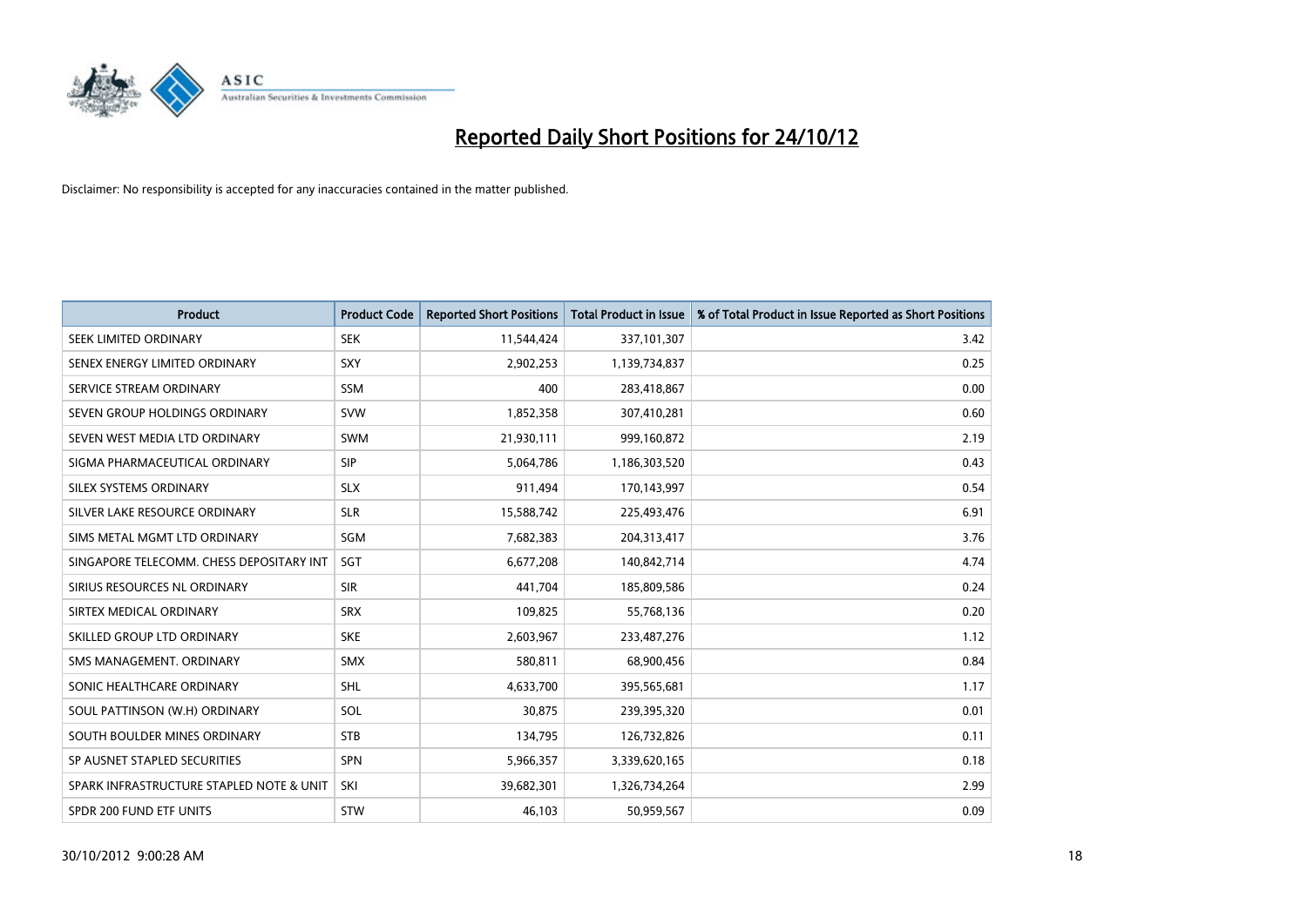

| <b>Product</b>                       | <b>Product Code</b> | <b>Reported Short Positions</b> | <b>Total Product in Issue</b> | % of Total Product in Issue Reported as Short Positions |
|--------------------------------------|---------------------|---------------------------------|-------------------------------|---------------------------------------------------------|
| SPECIALTY FASHION ORDINARY           | <b>SFH</b>          | 2,996,457                       | 192,236,121                   | 1.56                                                    |
| ST BARBARA LIMITED ORDINARY          | <b>SBM</b>          | 4,233,906                       | 488,074,077                   | 0.87                                                    |
| STANMORE COAL LTD ORDINARY           | <b>SMR</b>          | 32,870                          | 179,701,661                   | 0.02                                                    |
| STARPHARMA HOLDINGS ORDINARY         | SPL                 | 4,033,601                       | 283,640,060                   | 1.42                                                    |
| STHN CROSS MEDIA ORDINARY            | <b>SXL</b>          | 20,038,180                      | 704,858,524                   | 2.84                                                    |
| STOCKLAND UNITS/ORD STAPLED          | SGP                 | 19,014,032                      | 2,202,657,963                 | 0.86                                                    |
| STRAITS RES LTD. ORDINARY            | SRO                 | 536.075                         | 1,164,150,159                 | 0.05                                                    |
| STW COMMUNICATIONS ORDINARY          | SGN                 | 177,109                         | 362,798,351                   | 0.05                                                    |
| SUNCORP GROUP LTD ORDINARY           | <b>SUN</b>          | 7,907,419                       | 1,286,600,980                 | 0.61                                                    |
| SUNDANCE ENERGY ORDINARY             | <b>SEA</b>          | 61,431                          | 277,098,474                   | 0.02                                                    |
| SUNDANCE RESOURCES ORDINARY          | <b>SDL</b>          | 2,189,216                       | 3,049,577,034                 | 0.07                                                    |
| SUNLAND GROUP LTD ORDINARY           | <b>SDG</b>          | 18,391                          | 194,575,271                   | 0.01                                                    |
| SUPER RET REP LTD ORDINARY           | <b>SUL</b>          | 839,887                         | 196,382,811                   | 0.43                                                    |
| SYD AIRPORT STAPLED US PROHIBIT.     | <b>SYD</b>          | 11,206,274                      | 1,861,210,782                 | 0.60                                                    |
| <b>TABCORP HOLDINGS LTD ORDINARY</b> | <b>TAH</b>          | 14,617,631                      | 734,015,737                   | 1.99                                                    |
| TANAMI GOLD NL ORDINARY              | <b>TAM</b>          | 746,507                         | 261,132,677                   | 0.29                                                    |
| TAP OIL LIMITED ORDINARY             | <b>TAP</b>          | 919,444                         | 241,295,311                   | 0.38                                                    |
| TASSAL GROUP LIMITED ORDINARY        | <b>TGR</b>          | 73,021                          | 146,304,404                   | 0.05                                                    |
| <b>TATTS GROUP LTD ORDINARY</b>      | <b>TTS</b>          | 4,520,396                       | 1,384,791,963                 | 0.33                                                    |
| TELECOM CORPORATION ORDINARY         | <b>TEL</b>          | 15,550,897                      | 1,864,947,439                 | 0.83                                                    |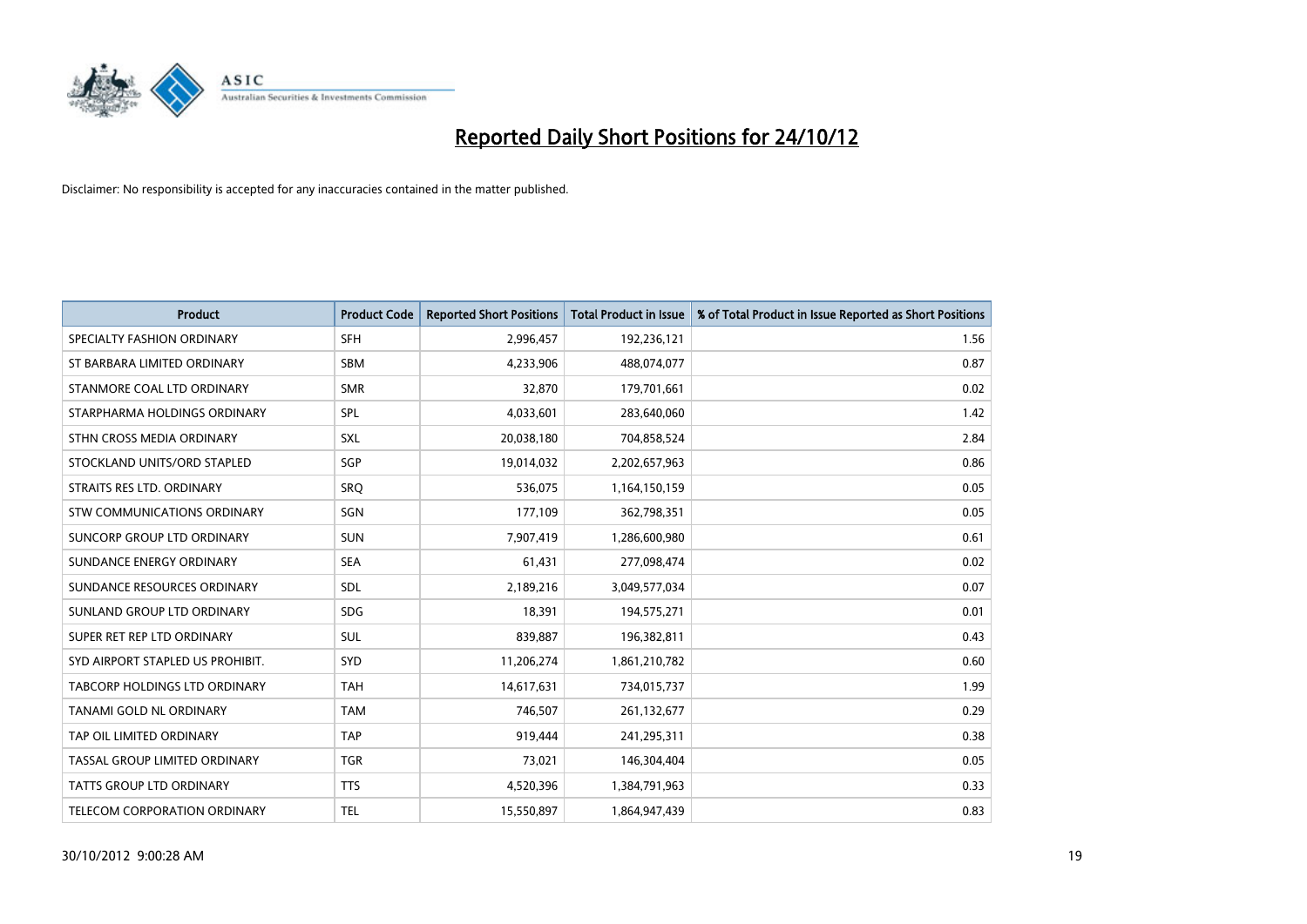

| <b>Product</b>                       | <b>Product Code</b> | <b>Reported Short Positions</b> | <b>Total Product in Issue</b> | % of Total Product in Issue Reported as Short Positions |
|--------------------------------------|---------------------|---------------------------------|-------------------------------|---------------------------------------------------------|
| <b>TELSTRA CORPORATION, ORDINARY</b> | <b>TLS</b>          | 22,306,615                      | 12,443,074,357                | 0.18                                                    |
| TEN NETWORK HOLDINGS ORDINARY        | <b>TEN</b>          | 119,019,087                     | 1,437,204,873                 | 8.28                                                    |
| TERANGA GOLD CORP CDI 1:1            | <b>TGZ</b>          | 39,402                          | 162,599,120                   | 0.02                                                    |
| TEXON PETROLEUM LTD ORDINARY         | <b>TXN</b>          | 55,515                          | 245,039,848                   | 0.02                                                    |
| <b>TFS CORPORATION LTD ORDINARY</b>  | <b>TFC</b>          |                                 | 279,621,829                   | 0.00                                                    |
| THE REJECT SHOP ORDINARY             | <b>TRS</b>          | 2,710,147                       | 26,092,220                    | 10.39                                                   |
| THORN GROUP LIMITED ORDINARY         | <b>TGA</b>          | 185.974                         | 146,374,703                   | 0.13                                                    |
| <b>TIGER RESOURCES ORDINARY</b>      | <b>TGS</b>          | 979,345                         | 673,470,269                   | 0.15                                                    |
| TOLL HOLDINGS LTD ORDINARY           | <b>TOL</b>          | 23,057,133                      | 717,133,875                   | 3.22                                                    |
| TOX FREE SOLUTIONS ORDINARY          | <b>TOX</b>          | 13                              | 115,311,608                   | 0.00                                                    |
| TPG TELECOM LIMITED ORDINARY         | <b>TPM</b>          | 1,788,494                       | 793,808,141                   | 0.23                                                    |
| <b>TRADE ME GROUP ORDINARY</b>       | <b>TME</b>          | 163,305                         | 396,017,568                   | 0.04                                                    |
| <b>TRANSFIELD SERVICES ORDINARY</b>  | <b>TSE</b>          | 8,117,720                       | 512,457,716                   | 1.58                                                    |
| TRANSPACIFIC INDUST, ORDINARY        | <b>TPI</b>          | 4,700,095                       | 1,578,528,702                 | 0.30                                                    |
| TRANSURBAN GROUP TRIPLE STAPLED SEC. | <b>TCL</b>          | 9,824,038                       | 1,461,665,097                 | 0.67                                                    |
| TREASURY WINE ESTATE ORDINARY        | <b>TWE</b>          | 12,324,569                      | 647,227,144                   | 1.90                                                    |
| TROY RESOURCES LTD ORDINARY          | <b>TRY</b>          | 101,835                         | 91,318,649                    | 0.11                                                    |
| UGL LIMITED ORDINARY                 | UGL                 | 4,807,917                       | 166,315,038                   | 2.89                                                    |
| UNILIFE CORPORATION CDI 6:1          | <b>UNS</b>          | 186,187                         | 252,403,194                   | 0.07                                                    |
| UXC LIMITED ORDINARY                 | <b>UXC</b>          | 1,041,186                       | 307,459,623                   | 0.34                                                    |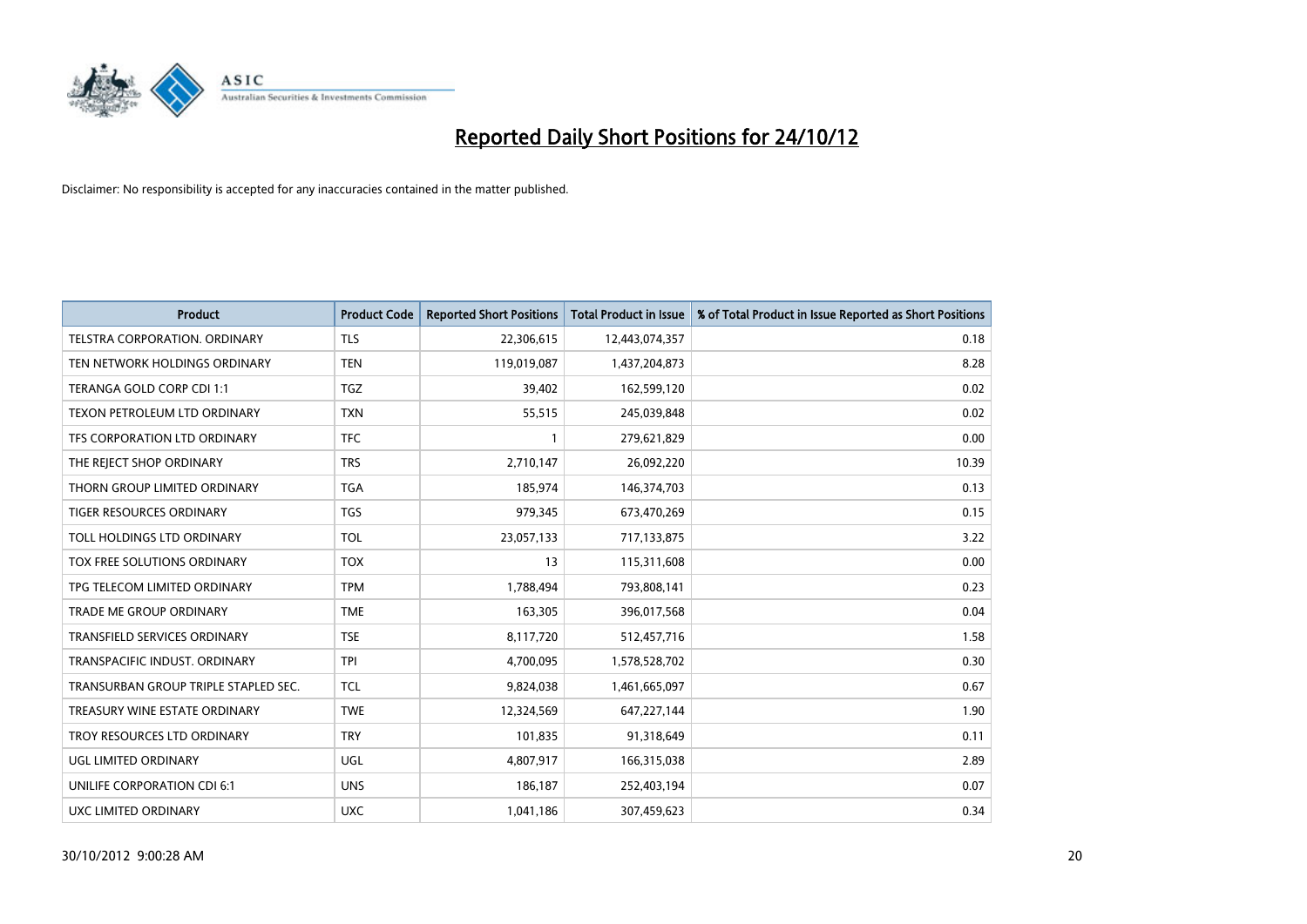

| <b>Product</b>                           | <b>Product Code</b> | <b>Reported Short Positions</b> | <b>Total Product in Issue</b> | % of Total Product in Issue Reported as Short Positions |
|------------------------------------------|---------------------|---------------------------------|-------------------------------|---------------------------------------------------------|
| <b>VENTURE MINERALS ORDINARY</b>         | <b>VMS</b>          | 135,674                         | 287,320,170                   | 0.05                                                    |
| <b>VIRGIN AUS HLDG LTD ORDINARY</b>      | <b>VAH</b>          | 25,776,528                      | 2,210,197,600                 | 1.17                                                    |
| VITERRA INC CDI 1:1                      | <b>VTA</b>          | 10                              | 68,629,939                    | 0.00                                                    |
| <b>VOCUS COMMS LTD ORDINARY</b>          | <b>VOC</b>          | 65,874                          | 74,776,058                    | 0.09                                                    |
| <b>WATPAC LIMITED ORDINARY</b>           | <b>WTP</b>          | 8,633                           | 184,332,526                   | 0.00                                                    |
| <b>WDS LIMITED ORDINARY</b>              | <b>WDS</b>          | 7                               | 144,740,614                   | 0.00                                                    |
| WEBIET LIMITED ORDINARY                  | <b>WEB</b>          | 330,049                         | 71,065,929                    | 0.46                                                    |
| <b>WESFARMERS LIMITED ORDINARY</b>       | <b>WES</b>          | 27,144,421                      | 1,006,585,045                 | 2.70                                                    |
| WESFARMERS LIMITED PARTIALLY PROTECTED   | <b>WESN</b>         | 1,204,643                       | 150,553,765                   | 0.80                                                    |
| WESTERN AREAS NL ORDINARY                | <b>WSA</b>          | 13,001,595                      | 179,735,899                   | 7.23                                                    |
| WESTERN DESERT RES. ORDINARY             | <b>WDR</b>          | 630,929                         | 321,371,029                   | 0.20                                                    |
| WESTFIELD GROUP ORD/UNIT STAPLED SEC     | <b>WDC</b>          | 5,492,920                       | 2,249,809,558                 | 0.24                                                    |
| <b>WESTFIELD RETAIL TST UNIT STAPLED</b> | <b>WRT</b>          | 22,669,853                      | 3,054,166,195                 | 0.74                                                    |
| <b>WESTPAC BANKING CORP ORDINARY</b>     | <b>WBC</b>          | 33,496,915                      | 3,080,952,594                 | 1.09                                                    |
| WHITE ENERGY COMPANY ORDINARY            | <b>WEC</b>          | 1,005,941                       | 322,974,494                   | 0.31                                                    |
| WHITEHAVEN COAL ORDINARY                 | <b>WHC</b>          | 49,405,679                      | 1,013,190,387                 | 4.88                                                    |
| WHK GROUP LIMITED ORDINARY               | <b>WHG</b>          | 159,373                         | 265,200,652                   | 0.06                                                    |
| WINDIMURRA VANADIUM ORDINARY             | <b>WVL</b>          | 163,685                         | 154,278,674                   | 0.11                                                    |
| WOODSIDE PETROLEUM ORDINARY              | <b>WPL</b>          | 1,987,010                       | 823,910,657                   | 0.24                                                    |
| WOOLWORTHS LIMITED ORDINARY              | <b>WOW</b>          | 5,850,976                       | 1,234,336,748                 | 0.47                                                    |